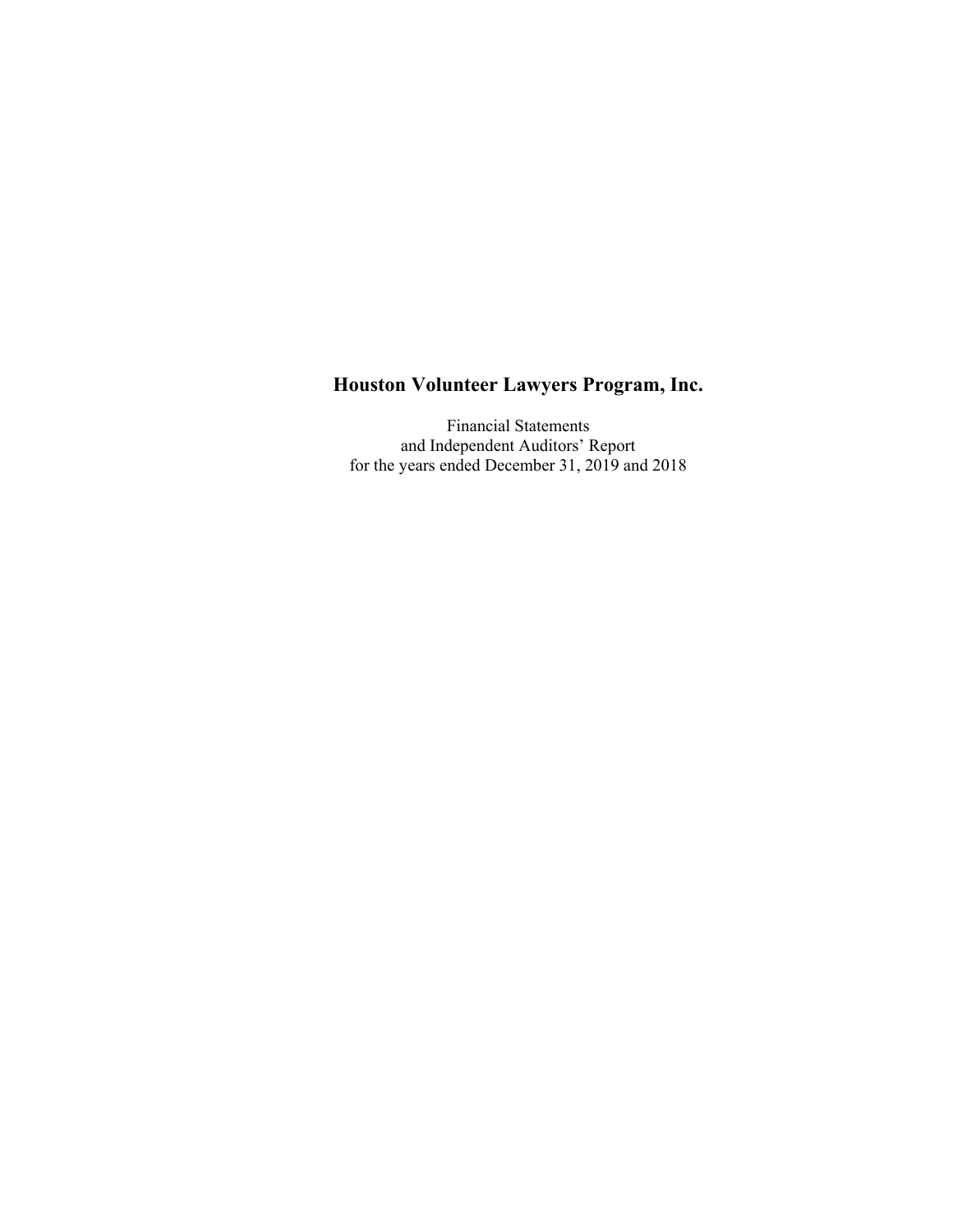Table of Contents

|                                                                                                                                                                                                                                 | Page |
|---------------------------------------------------------------------------------------------------------------------------------------------------------------------------------------------------------------------------------|------|
| <b>Independent Auditors' Report</b>                                                                                                                                                                                             | 1    |
| <b>Financial Statements:</b>                                                                                                                                                                                                    |      |
| Statements of Financial Position as of December 31, 2019 and 2018                                                                                                                                                               | 3    |
| Statement of Activities for the year ended December 31, 2019                                                                                                                                                                    | 4    |
| Statement of Activities for the year ended December 31, 2018                                                                                                                                                                    | 5    |
| Statements of Functional Expenses for the years ended December 31, 2019 and 2018                                                                                                                                                | 6    |
| Statements of Cash Flows for the years ended December 31, 2019 and 2018                                                                                                                                                         | 7    |
| Notes to Financial Statements for the years ended December 31, 2019 and 2018                                                                                                                                                    | 8    |
| <b>Supplementary Information:</b>                                                                                                                                                                                               |      |
| Supplemental Schedule of Texas Access to Justice Foundation – Basic Civil Legal<br>Services Grant Revenue and Expenses for the grant period ended December 31, 2019 –<br>Grant ID #10083344                                     | 13   |
| Supplemental Schedule of Texas Access to Justice Foundation – Basic Civil Legal<br>Services Grant Revenue and Expenses for the grant period ended August 31, 2019 –<br>Grant ID #10077088 and #10077088-VW                      | 14   |
| Supplemental Schedule of Legal Services Corporation – Private Attorney Involvement<br>Expenses for the year ended December 31, 2019                                                                                             | 15   |
| <b>Independent Auditors' Report on Internal Control Over Financial Reporting and</b><br>on Compliance and Other Matters Based on an Audit of Financial Statements<br>Performed in Accordance With Government Auditing Standards | 16   |
| Independent Auditors' Report on Compliance with the Basic Civic Legal Services<br>(BCLS) Program Compliance Supplement and on Internal Control Over Compliance                                                                  | 18   |
| Independent Auditors' Report on Compliance with the Legal Services Corporation (LSC)<br>Compliance Supplement for Audits of LSC Recipients and on Internal Control Over<br>Compliance                                           | 20   |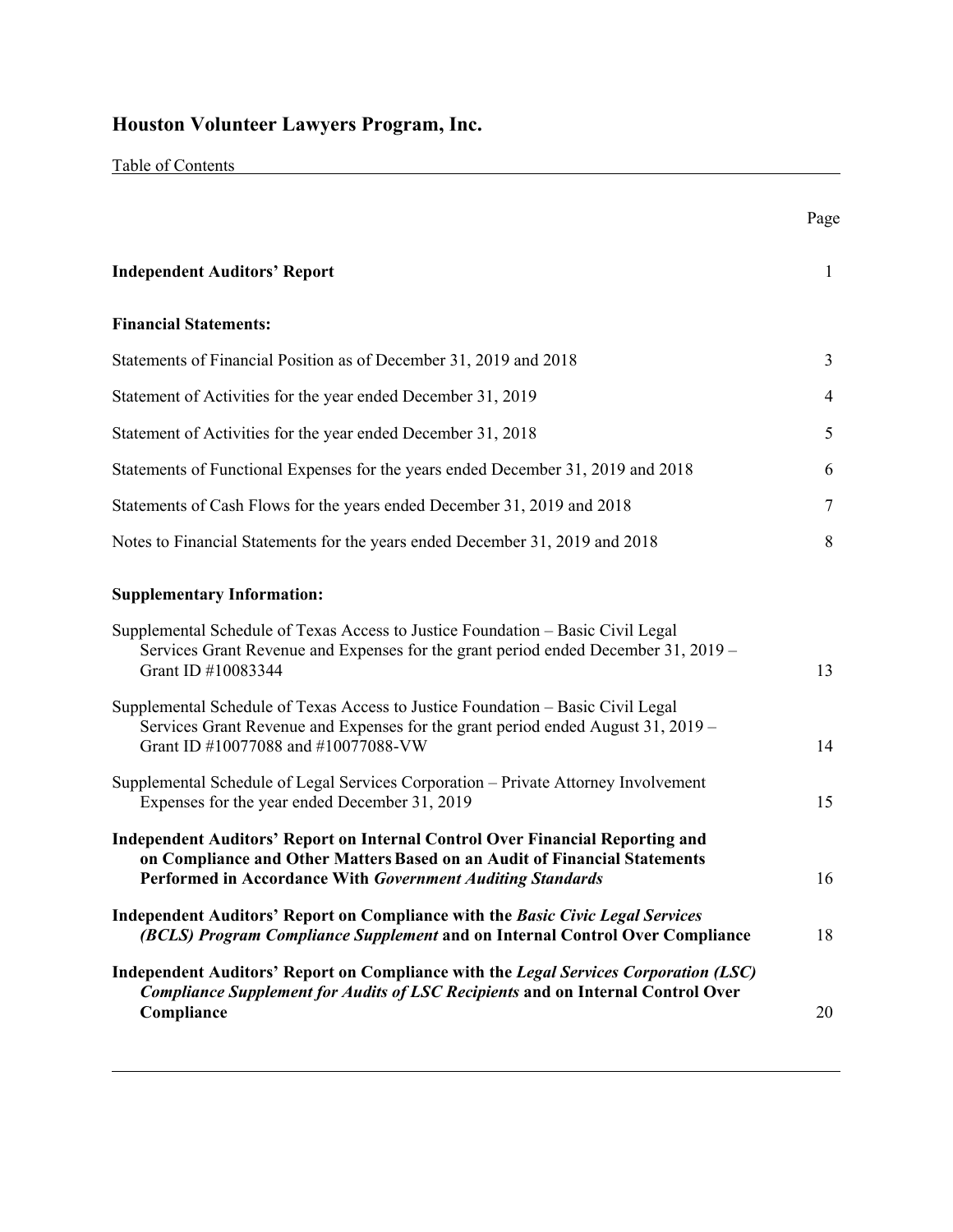### **Independent Auditors' Report**

To the Board of Directors of Houston Volunteer Lawyers Program, Inc.:

#### **Report on the Financial Statements**

We have audited the accompanying financial statements of Houston Volunteer Lawyers Program, Inc., which comprise the statements of financial position as of December 31, 2019 and 2018 and the related statements of activities, of functional expenses, and of cash flows for the years then ended, and the related notes to the financial statements.

#### *Management's Responsibility for the Financial Statements*

Management is responsible for the preparation and fair presentation of these financial statements in accordance with accounting principles generally accepted in the United States of America; this includes the design, implementation, and maintenance of internal control relevant to the preparation and fair presentation of financial statements that are free from material misstatement, whether due to fraud or error.

#### *Auditors' Responsibility*

Our responsibility is to express an opinion on these financial statements based on our audits. We conducted our audits in accordance with auditing standards generally accepted in the United States of America and the standards applicable to financial audits contained in *Government Auditing Standards*, issued by the Comptroller General of the United States. Those standards require that we plan and perform our audits to obtain reasonable assurance about whether the financial statements are free from material misstatement.

An audit involves performing procedures to obtain audit evidence about the amounts and disclosures in the financial statements. The procedures selected depend on the auditors' judgment, including the assessment of the risks of material misstatement of the financial statements, whether due to fraud or error. In making those risk assessments, the auditor considers internal control relevant to the entity's preparation and fair presentation of the financial statements in order to design audit procedures that are appropriate in the circumstances, but not for the purpose of expressing an opinion on the effectiveness of the entity's internal control. Accordingly, we express no such opinion. An audit also includes evaluating the appropriateness of accounting policies used and the reasonableness of significant accounting estimates made by management, as well as evaluating the overall presentation of the financial statements.

We believe that the audit evidence we have obtained is sufficient and appropriate to provide a basis for our audit opinion.

#### *Opinion*

In our opinion, the financial statements referred to above present fairly, in all material respects, the financial position of Houston Volunteer Lawyers Program, Inc. as of December 31, 2019 and 2018 and the changes in its net assets and its cash flows for the years then ended in accordance with accounting principles generally accepted in the United States of America.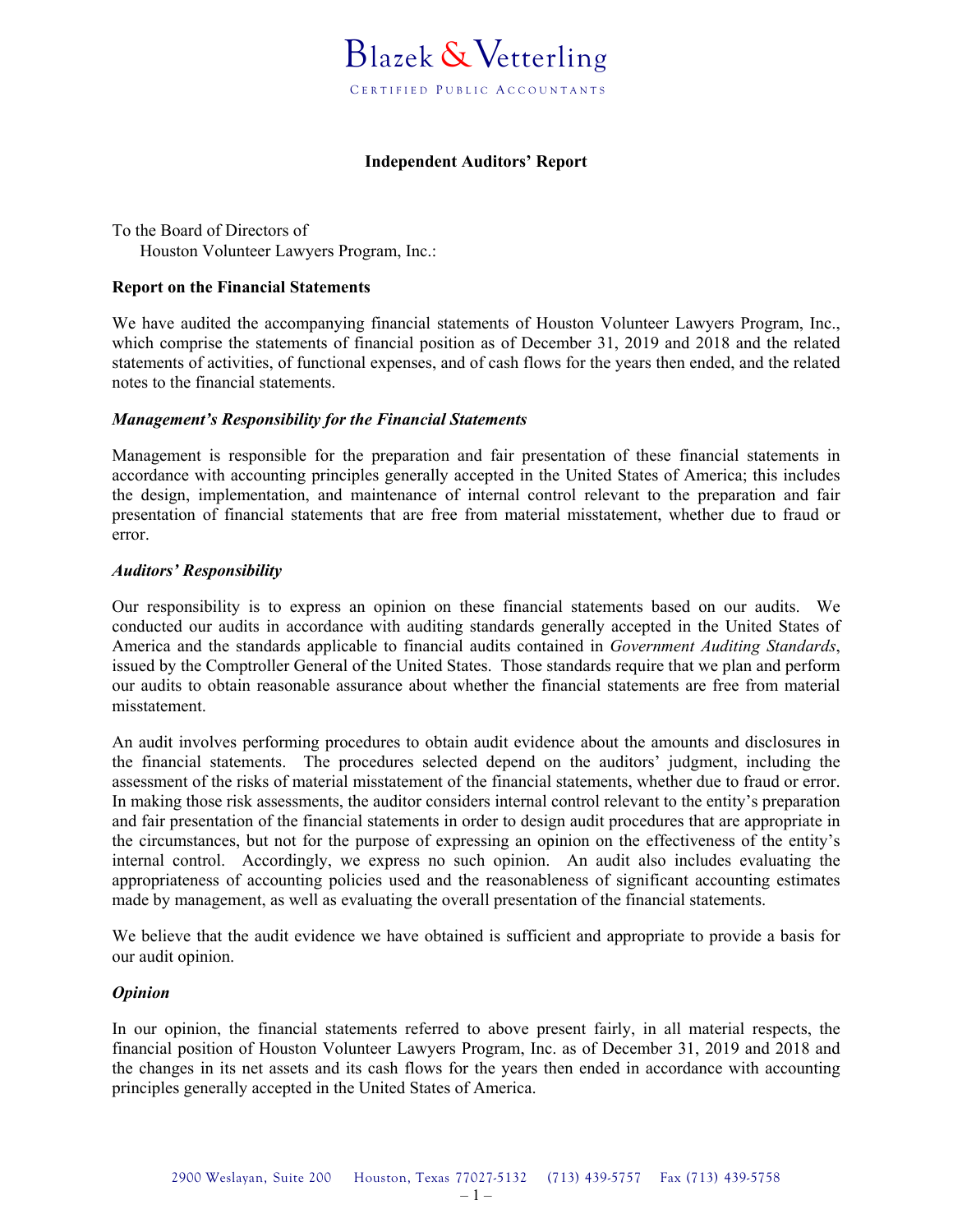#### *Supplementary Information*

Our audit was conducted for the purpose of forming an opinion on the financial statements as a whole. The accompanying supplementary information in the Supplemental Schedules of Texas Access to Justice Foundation – Basic Civil Legal Services Grant Revenue and Expenses and the Supplemental Schedule of Legal Services Corporation – Private Attorney Involvement Expenses for the year ended December 31, 2019 is presented for purposes of additional analysis and is not a required part of the financial statements. Such information is the responsibility of management and was derived from and relates directly to the underlying accounting and other records used to prepare the financial statements. The information has been subjected to the auditing procedures applied in the audit of the financial statements and certain additional procedures, including comparing and reconciling such information directly to the underlying accounting and other records used to prepare the financial statements or to the financial statements themselves, and other additional procedures in accordance with auditing standards generally accepted in the United States of America. In our opinion, the information is fairly stated, in all material respects, in relation to the financial statements as a whole.

#### **Report Required by Government Auditing Standards**

In accordance with *Government Auditing Standards*, we have also issued our report dated May 15, 2020, on our consideration of Houston Volunteer Lawyers Program, Inc.'s internal control over financial reporting and on our tests of its compliance with certain provisions of laws, regulations, contracts, and grant agreements and other matters. The purpose of that report is solely to describe the scope of our testing of internal control over financial reporting and compliance and the results of that testing, and not to provide an opinion on the effectiveness of Houston Volunteer Lawyers Program, Inc.'s internal control over financial reporting or on compliance. That report is an integral part of an audit performed in accordance with *Government Auditing Standards* in considering Houston Volunteer Lawyers Program, Inc.'s internal control over financial reporting and compliance.

Blazek & Vetterling

May 15, 2020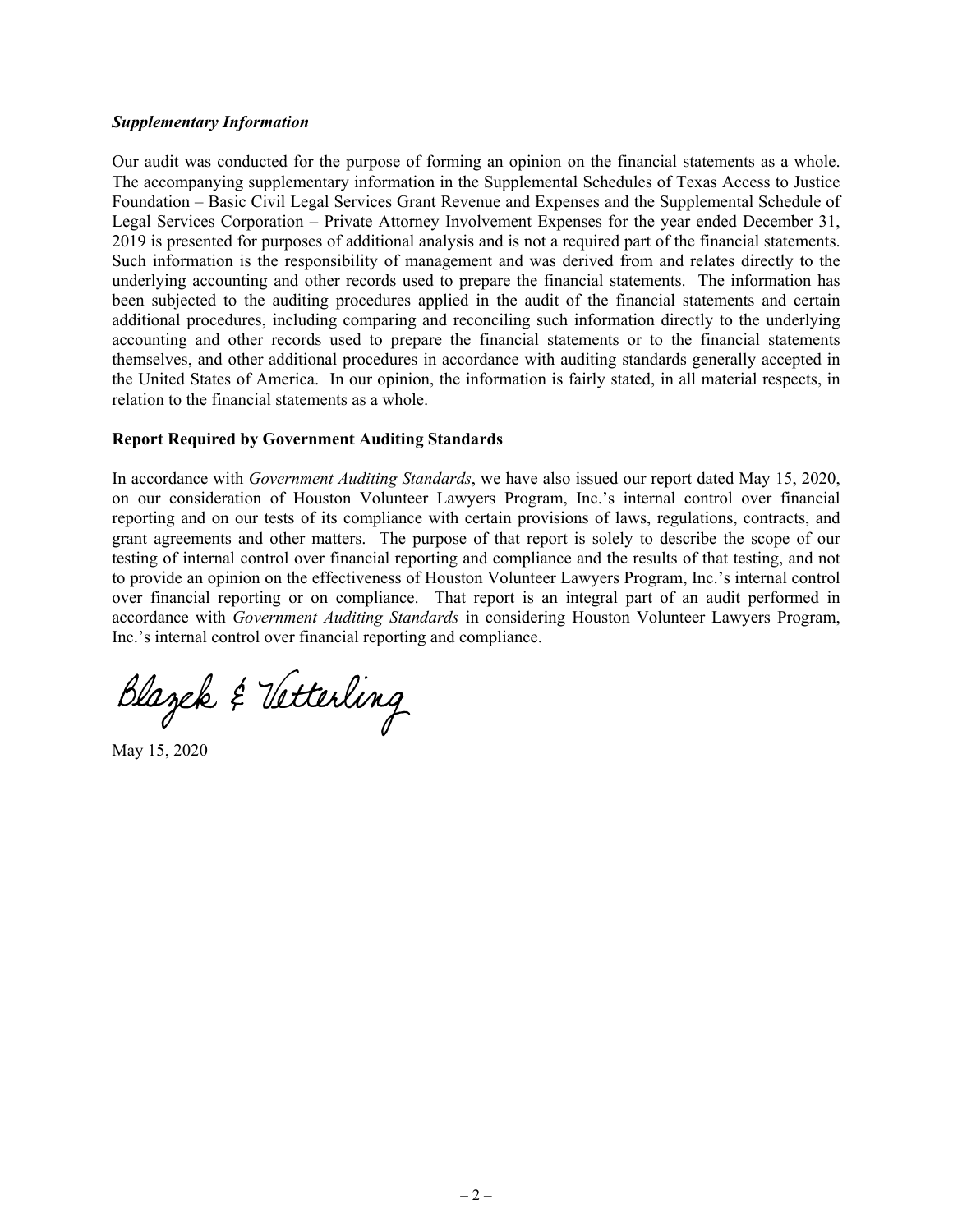Statements of Financial Position as of December 31, 2019 and 2018

|                                                                                                                                                         | 2019                                                      | 2018                                                   |
|---------------------------------------------------------------------------------------------------------------------------------------------------------|-----------------------------------------------------------|--------------------------------------------------------|
| <b>ASSETS</b>                                                                                                                                           |                                                           |                                                        |
| Cash<br>Contributions and grants receivable<br>Prepaid expenses and other assets<br>Property, net (Note 4)                                              | $\mathbf S$<br>952,165<br>1,253,900<br>124,460<br>381,581 | \$<br>960,410<br>1,030,867<br>126,275<br>454,192       |
| <b>TOTAL ASSETS</b>                                                                                                                                     | \$2,712,106                                               | \$ 2,571,744                                           |
| <b>LIABILITIES AND NET ASSETS</b>                                                                                                                       |                                                           |                                                        |
| Liabilities:<br>Accounts payable and accrued expenses<br>Deferred lease expense (Note 9)<br>Refundable advances<br>IOLTA Trust account payable (Note 1) | \$<br>128,073<br>267,148<br>176,338<br>742                | $\mathbb{S}$<br>104,805<br>310,377<br>63,500<br>53,145 |
| <b>Total liabilities</b>                                                                                                                                | 572,301                                                   | 531,827                                                |
| Commitments (Note 9)                                                                                                                                    |                                                           |                                                        |
| Net assets:<br>Without donor restrictions<br>With donor restrictions (Note 5)<br>Total net assets                                                       | 808,193<br>1,331,612<br>2,139,805                         | 714,749<br>1,325,168<br>2,039,917                      |
| <b>TOTAL LIABILITIES AND NET ASSETS</b>                                                                                                                 | <u>\$2,712,106</u>                                        | <u>\$2,571,744</u>                                     |
|                                                                                                                                                         |                                                           |                                                        |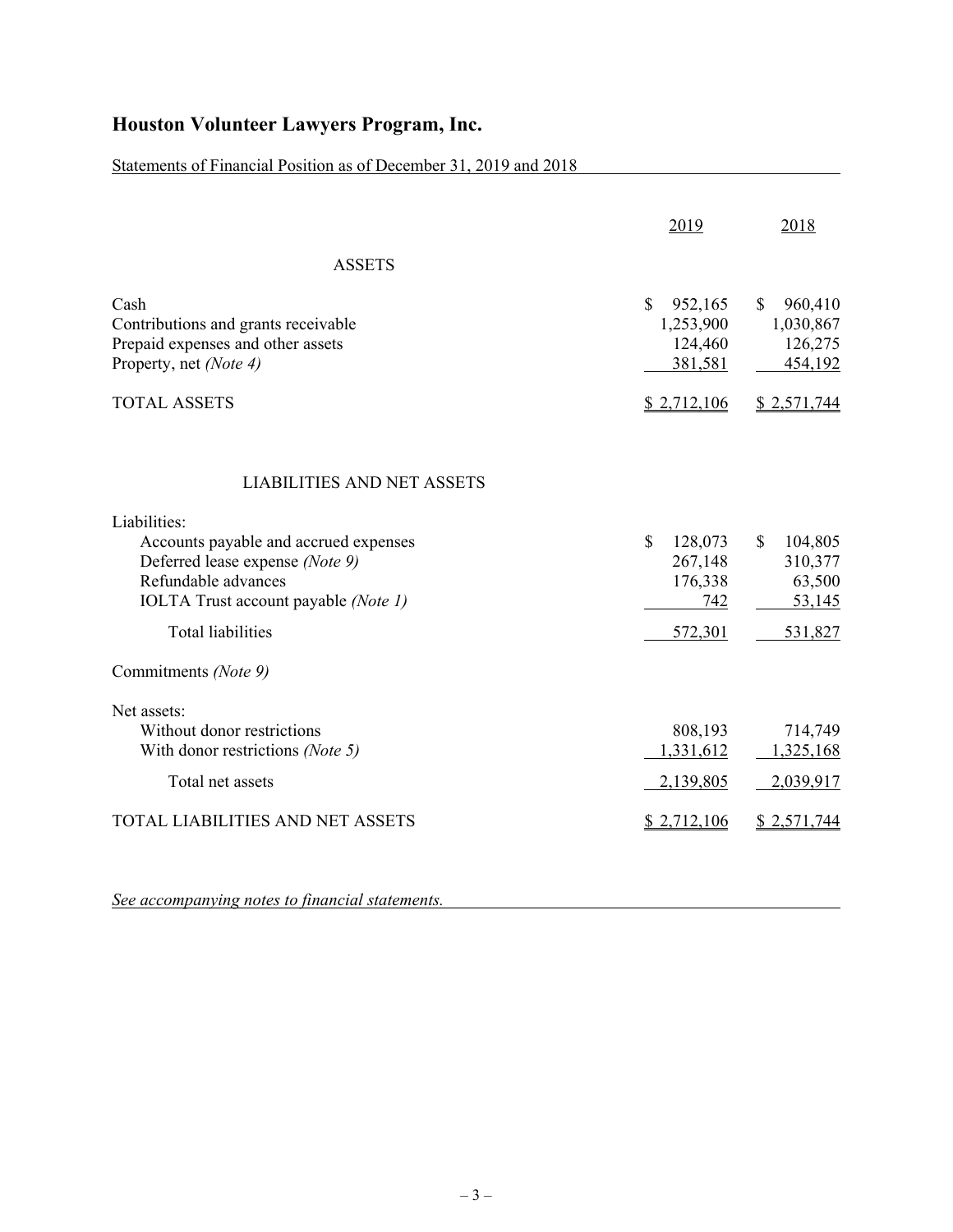# Statement of Activities for the year ended December 31, 2019

|                                                                                      | <b>WITHOUT DONOR</b><br><b>RESTRICTIONS</b> | <b>WITH DONOR</b><br><b>RESTRICTIONS</b> | <b>TOTAL</b>                                |
|--------------------------------------------------------------------------------------|---------------------------------------------|------------------------------------------|---------------------------------------------|
| <b>REVENUE:</b>                                                                      |                                             |                                          |                                             |
| Donated legal services (Note 6)<br>Contributions and grants (Note 7)<br>Other income | \$3,471,460<br>1,059,717<br>13,643          | \$2,504,604                              | \$3,471,460<br>3,564,321<br>13,643          |
| Total revenue                                                                        | 4,544,820                                   | 2,504,604                                | 7,049,424                                   |
| Net assets released from restrictions:<br>Expenditure for program purposes<br>Total  | 2,498,160<br>7,042,980                      | (2,498,160)<br>6,444                     | 7,049,424                                   |
| <b>EXPENSES:</b>                                                                     |                                             |                                          |                                             |
| Legal services program<br>Management and general<br>Fundraising<br>Total expenses    | 6,530,425<br>386,076<br>33,035<br>6,949,536 |                                          | 6,530,425<br>386,076<br>33,035<br>6,949,536 |
| <b>CHANGES IN NET ASSETS</b>                                                         | 93,444                                      | 6,444                                    | 99,888                                      |
| Net assets, beginning of year                                                        | 714,749                                     | 1,325,168                                | 2,039,917                                   |
| Net assets, end of year                                                              | 808,193                                     | \$1,331,612                              | \$2,139,805                                 |
|                                                                                      |                                             |                                          |                                             |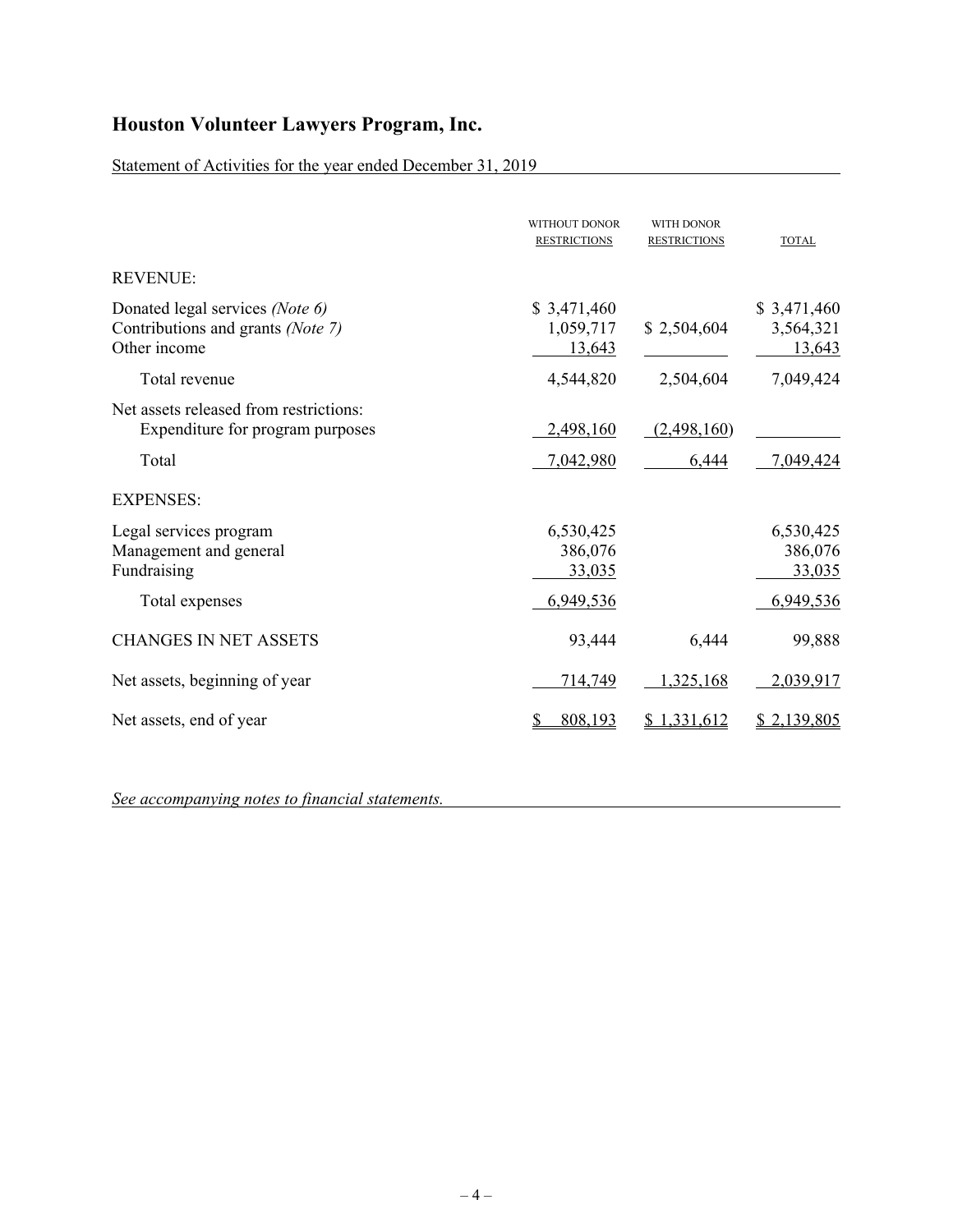# Statement of Activities for the year ended December 31, 2018

|                                                                                      | <b>WITHOUT DONOR</b><br><b>RESTRICTIONS</b> | <b>WITH DONOR</b><br><b>RESTRICTIONS</b> | <b>TOTAL</b>                                |
|--------------------------------------------------------------------------------------|---------------------------------------------|------------------------------------------|---------------------------------------------|
| <b>REVENUE:</b>                                                                      |                                             |                                          |                                             |
| Donated legal services (Note 6)<br>Contributions and grants (Note 7)<br>Other income | \$5,157,649<br>1,885,586<br>31,822          | \$2,203,807                              | \$5,157,649<br>4,089,393<br>31,822          |
| Total revenue                                                                        | 7,075,057                                   | 2,203,807                                | 9,278,864                                   |
| Net assets released from restrictions:<br>Expenditure for program purposes<br>Total  | 1,705,807<br>8,780,864                      | (1,705,807)<br>498,000                   | 9,278,864                                   |
| <b>EXPENSES:</b>                                                                     |                                             |                                          |                                             |
| Legal services program<br>Management and general<br>Fundraising<br>Total expenses    | 7,905,679<br>641,791<br>31,196<br>8,578,666 |                                          | 7,905,679<br>641,791<br>31,196<br>8,578,666 |
| <b>CHANGES IN NET ASSETS</b>                                                         | 202,198                                     | 498,000                                  | 700,198                                     |
| Net assets, beginning of year                                                        | 512,551                                     | 827,168                                  | 1,339,719                                   |
| Net assets, end of year                                                              | 714.749                                     | 1,325,168                                | \$2,039,917                                 |
|                                                                                      |                                             |                                          |                                             |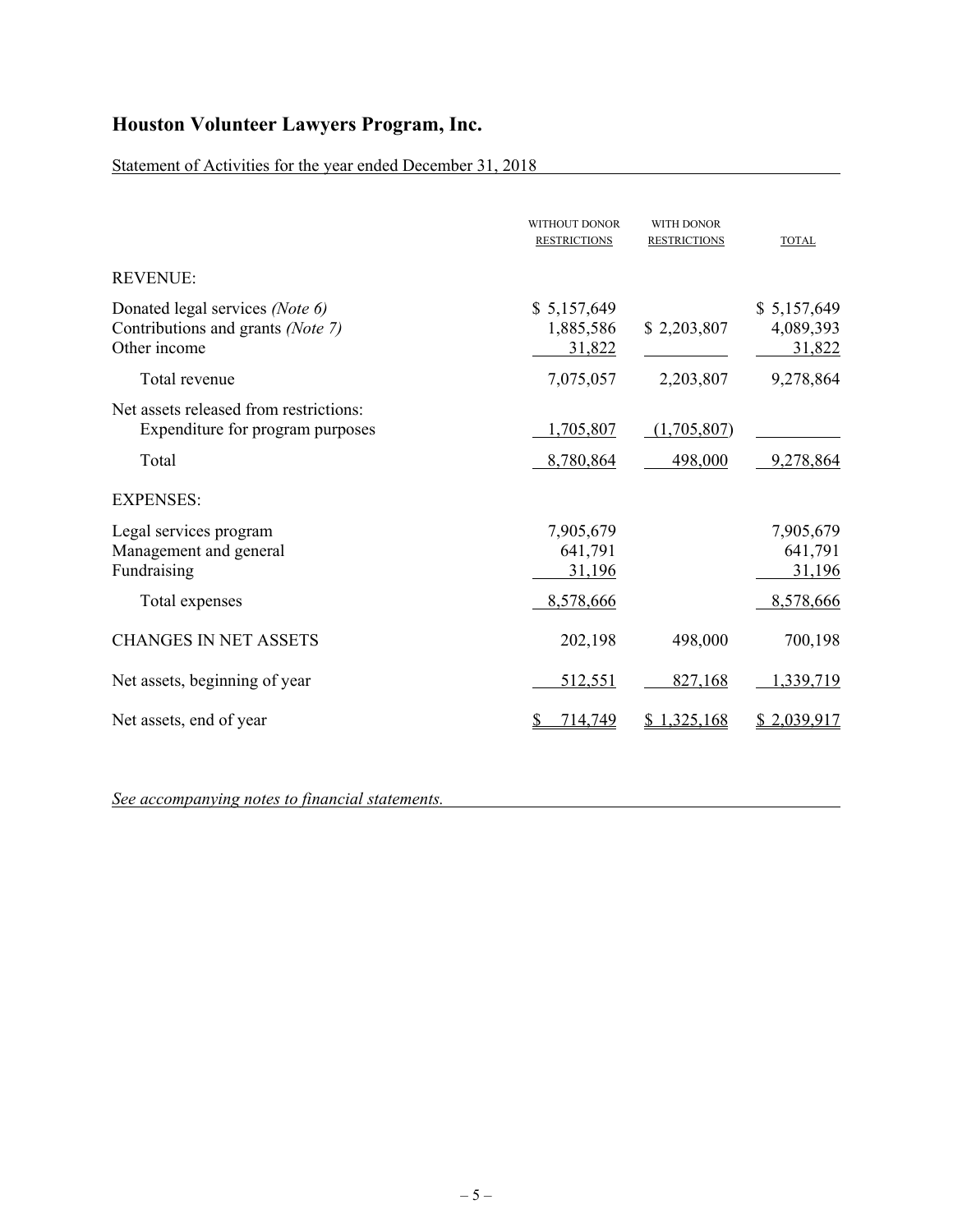Statements of Functional Expenses for the years ended December 31, 2019 and 2018

|                                   | <b>LEGAL</b><br><b>SERVICES</b><br><b>PROGRAM</b> | <b>MANAGEMENT</b><br><b>AND</b><br><b>GENERAL</b> | <b>FUNDRAISING</b> | 2019<br><b>TOTAL</b> |
|-----------------------------------|---------------------------------------------------|---------------------------------------------------|--------------------|----------------------|
| Donated professional services     | \$3,471,460                                       |                                                   |                    | \$3,471,460          |
| Salaries and related expenses     | 2,438,398                                         | S<br>204,780                                      | \$<br>26,699       | 2,669,877            |
| Office rent and parking           | 342,399                                           | 28,755                                            | 3,749              | 374,903              |
| Professional fees                 | 36,564                                            | 133,492                                           | 298                | 170,354              |
| Depreciation                      | 79,737                                            | 6,696                                             | 873                | 87,306               |
| Supplies                          | 84,645                                            | 1,484                                             | 193                | 86,322               |
| Travel and meetings               | 28,778                                            | 463                                               | 60                 | 29,301               |
| Professional development training |                                                   |                                                   |                    |                      |
| and seminars                      | 18,652                                            | 174                                               | 23                 | 18,849               |
| Equipment rental                  | 11,353                                            | 953                                               | 124                | 12,430               |
| Insurance                         | 10,360                                            | 870                                               | 113                | 11,343               |
| Other                             | 8,079                                             | 8,409                                             | 903                | 17,391               |
| Total expenses                    | \$6,530,425                                       | 386,076                                           | 33,035             | \$6,949,536          |

|                                   | <b>LEGAL</b>    | <b>MANAGEMENT</b> |                    |              |
|-----------------------------------|-----------------|-------------------|--------------------|--------------|
|                                   | <b>SERVICES</b> | <b>AND</b>        |                    | 2018         |
|                                   | <b>PROGRAM</b>  | <b>GENERAL</b>    | <b>FUNDRAISING</b> | <b>TOTAL</b> |
| Donated professional services     | \$5,157,649     |                   |                    | \$5,157,649  |
| Salaries and related expenses     | 2,178,385       | S<br>358,793      | \$<br>25,628       | 2,562,806    |
| Office rent and parking           | 308,385         | 50,793            | 3,628              | 362,806      |
| Professional fees                 | 28,008          | 205,192           | 221                | 233,421      |
| Depreciation                      | 64,326          | 10,595            | 757                | 75,678       |
| Supplies                          | 78,146          | 4,653             | 332                | 83,131       |
| Travel and meetings               | 26,941          | 629               | 45                 | 27,615       |
| Professional development training |                 |                   |                    |              |
| and seminars                      | 17,069          | 308               | 22                 | 17,399       |
| Equipment rental                  | 10,175          | 1,676             | 120                | 11,971       |
| Insurance                         | 7,310           | 1,204             | 86                 | 8,600        |
| Other                             | 29,285          | 7,948             | 357                | 37,590       |
| Total expenses                    | 7,905,679       | 641,791           | 31,196             | \$8,578,666  |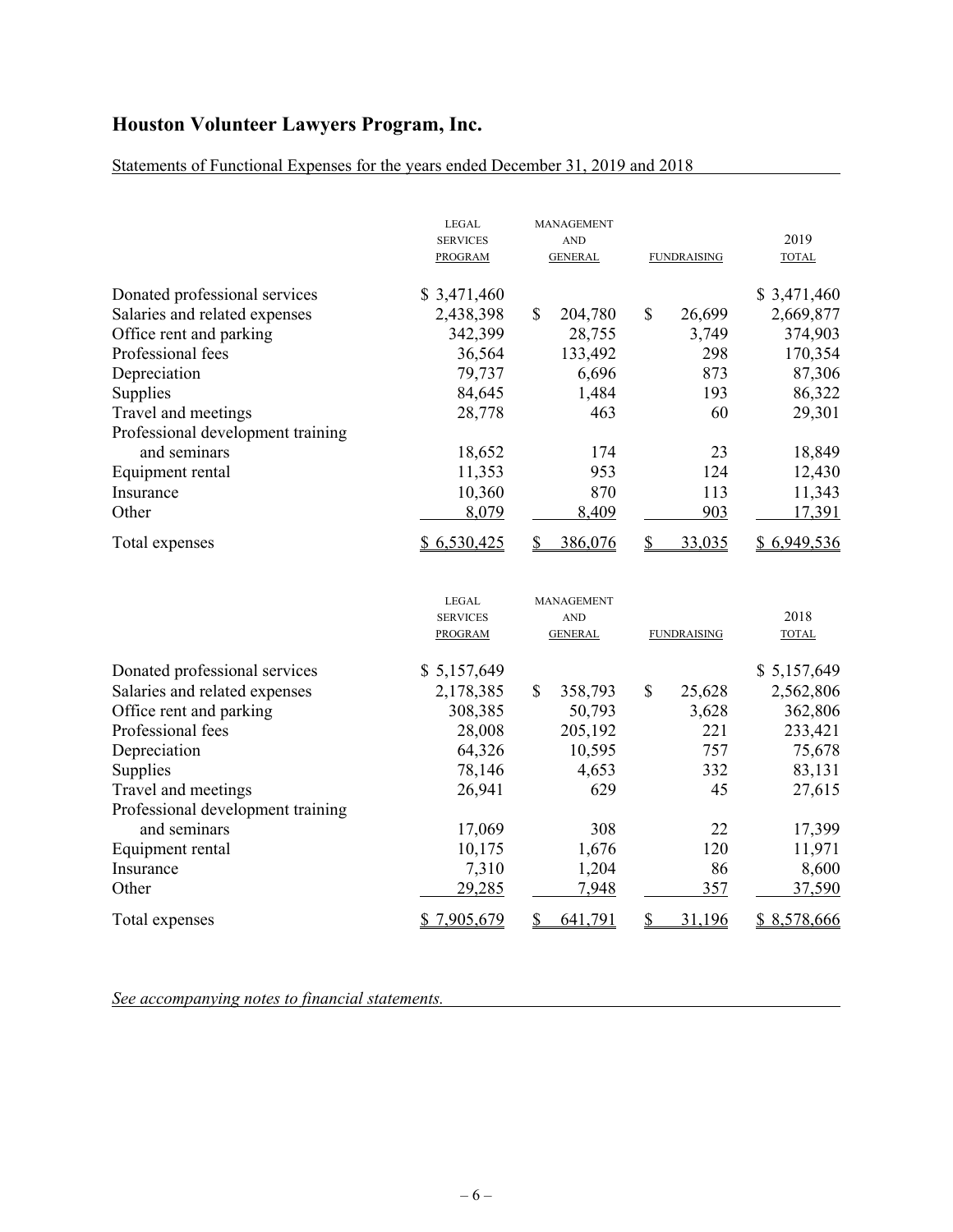Statements of Cash Flows for the years ended December 31, 2019 and 2018

|                                                                                                                          | 2019         | 2018            |
|--------------------------------------------------------------------------------------------------------------------------|--------------|-----------------|
| CASH FLOWS FROM OPERATING ACTIVITIES:                                                                                    |              |                 |
| Changes in net assets<br>Adjustments to reconcile changes in net assets to net<br>cash provided by operating activities: | \$<br>99,888 | \$<br>700,198   |
| Depreciation<br>Loss on disposal of assets<br>Changes in operating assets and liabilities:                               | 87,306       | 75,678<br>2,093 |
| Contributions and grants receivable                                                                                      | (223, 033)   | (211, 721)      |
| Prepaid expenses and other assets                                                                                        | 1,815        | (75, 226)       |
| Accounts payable and accrued expenses                                                                                    | 23,268       | (1,906)         |
| Accrued lease expense                                                                                                    | (43,229)     | (40,677)        |
| Refundable advances                                                                                                      | 112,838      | 63,500          |
| <b>IOLTA</b> Trust account payable                                                                                       | (52, 403)    | 344             |
| Net cash provided by operating activities                                                                                | 6,450        | 512,283         |
| <b>CASH FLOWS FROM INVESTING ACTIVITIES:</b>                                                                             |              |                 |
| Purchases of property                                                                                                    | (14,695)     | (151, 755)      |
| <b>NET CHANGE IN CASH</b>                                                                                                | (8,245)      | 360,528         |
| Cash, beginning of year                                                                                                  | 960,410      | 599,882         |
| Cash, end of year                                                                                                        | 952,165      | 960,410         |
|                                                                                                                          |              |                 |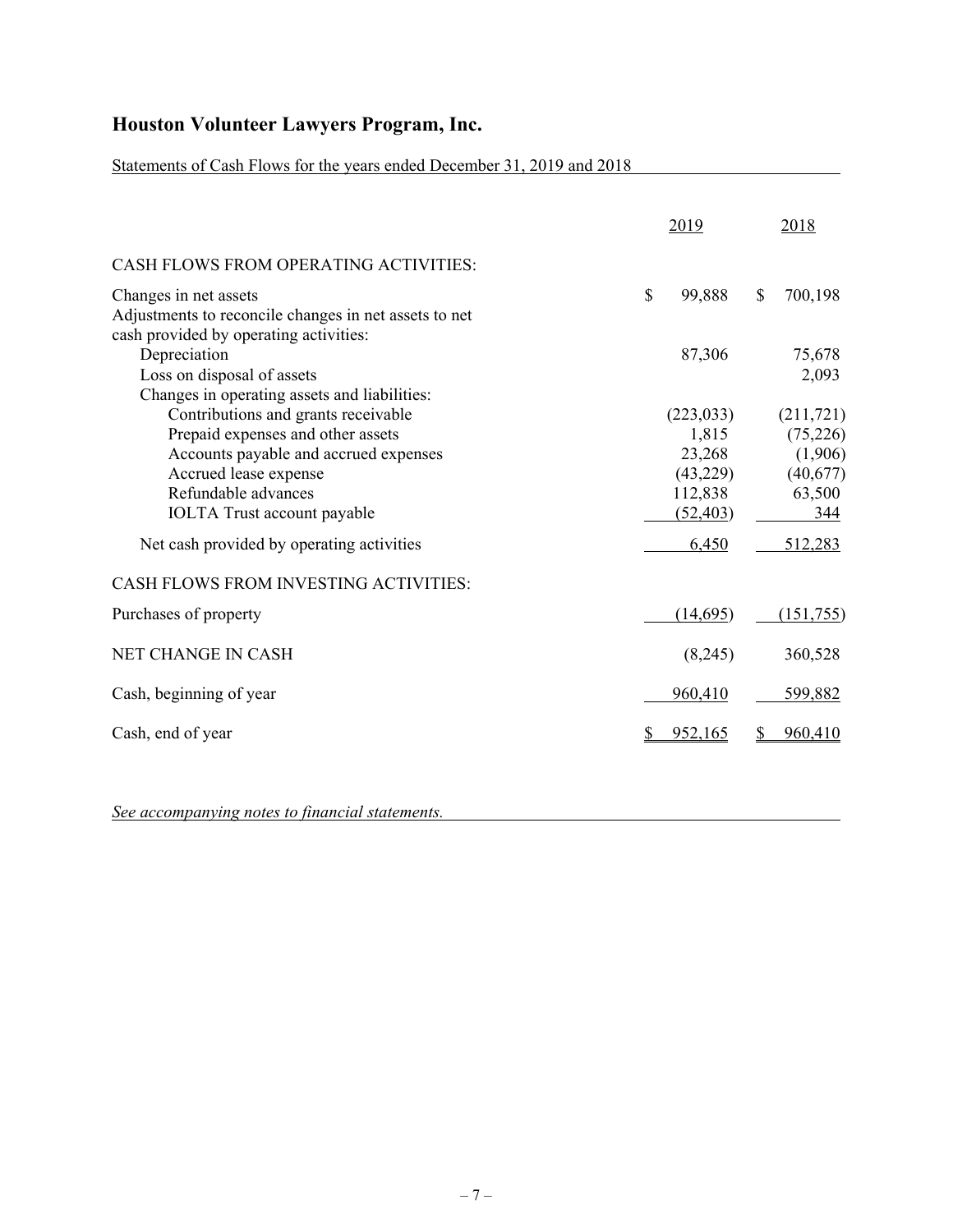Notes to Financial Statements for the years ended December 31, 2019 and 2018

## **NOTE 1 – ORGANIZATION AND SIGNIFICANT ACCOUNTING POLICIES**

Organization – Houston Volunteer Lawyers Program, Inc. (HVL) is a nonprofit corporation organized in 1983 under the laws of the State of Texas. HVL's primary purpose is to assist indigent individuals with obtaining needed legal assistance in Houston, Texas and the surrounding area. A majority of HVL's Board of Directors is appointed by an officer of the Houston Bar Association.

Federal income tax status – HVL is exempt from federal income tax under  $\S501(c)(3)$  of the Internal Revenue Code and is classified as a public charity under  $\S 509(a)(1)$  and  $\S 170(b)(1)(A)(vi)$ .

Cash includes cash restricted by Interest on Lawyer Trust Accounts (IOLTA) to pay client fees. Held in a separate bank account, these balances are \$742 and \$53,145, respectively, at December 31, 2019 and 2018. Bank deposits exceed the federally insured limit per depositor per institution.

Contributions and grants receivable that are expected to be collected within one year are reported at net realizable value. Amounts expected to be collected in more than one year are discounted, if material, to estimate the present value of future cash flows. At December 31, 2019, approximately 80% of contributions and grants receivable was from one donor. At December 31, 2018, approximately 99% of contributions and grants receivable was due from two donors. At December 31, 2019, all contributions and grants receivable are due to be collected within one year.

Property with a value of more than \$1,000 is recorded at cost if purchased or at fair value at the date of gift if donated. Depreciation is provided on a straight-line basis over estimated useful lives of 3 to 7 years for furniture and equipment. Leasehold improvements are depreciated over the lease term of 11 years.

Net asset classification – Net assets, revenue, gains, and losses are classified based on the existence or absence of donor-imposed restrictions, as follows:

- *Net assets without donor restrictions* are not subject to donor-imposed restrictions even though their use may be limited in other respects such as by contract or board designation.
- *Net assets with donor restrictions* are subject to donor-imposed restrictions. Restrictions may be temporary in nature, such as those that will be met by the passage of time or use for a purpose specified by the donor, or may be perpetual in nature, where the donor stipulates that resources be maintained in perpetuity. Net assets are released from restrictions when the stipulated time has elapsed, or purpose has been fulfilled, or both.

Contributions and grants are recognized as revenue at fair value when an unconditional commitment is received from the donor. Contributions and grants received with donor stipulations that limit their use are classified as *with donor restrictions*. Conditional contributions are subject to one or more barriers that must be overcome before the organization is entitled to receive or retain funding. Conditional contributions are recognized as revenue at fair value when the conditions have been met. Funding received before conditions are met is reported as refundable advances.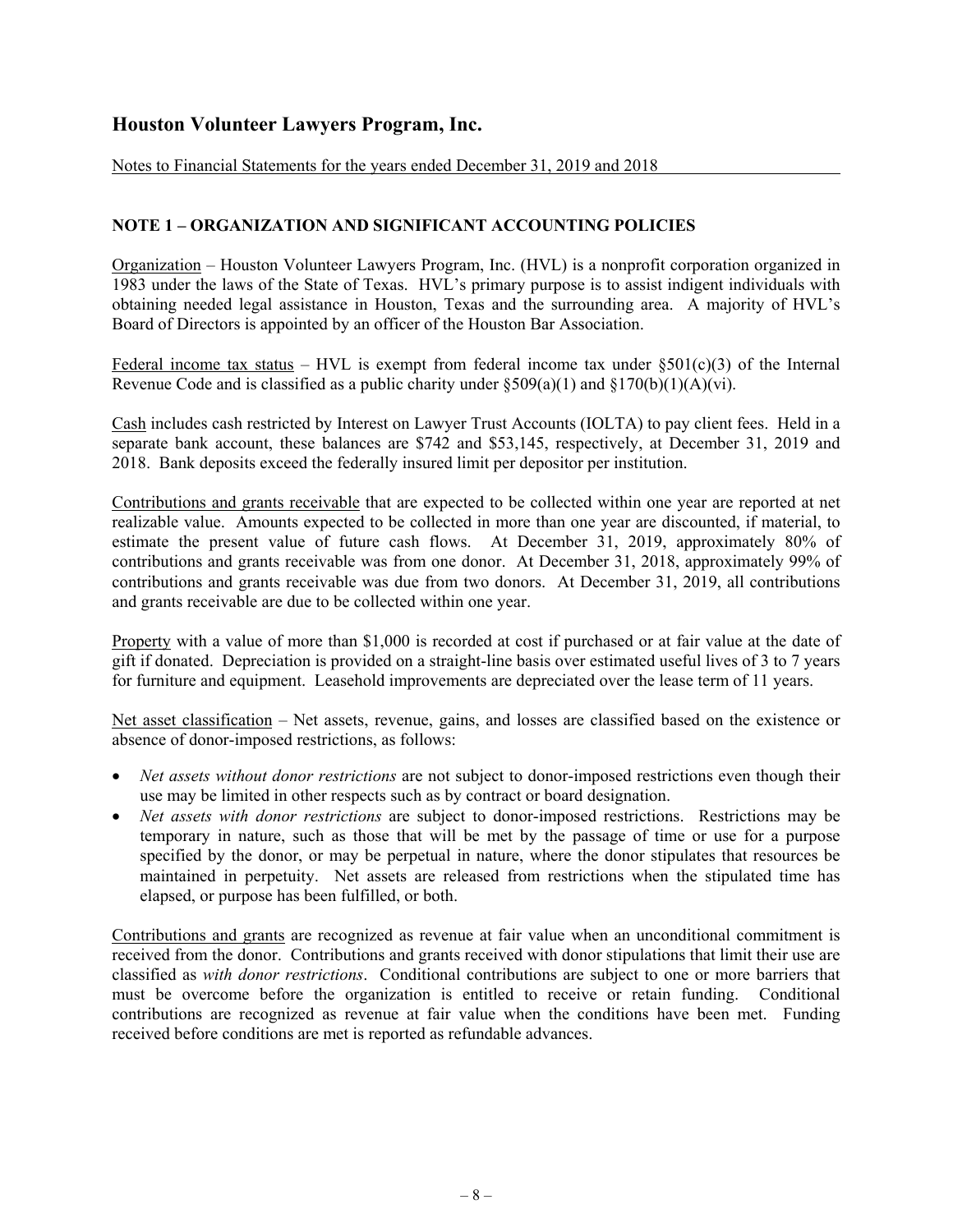Non-cash contributions – Contributions of services are recognized when services received (a) create or enhance nonfinancial assets or (b) require specialized skills, are provided by individuals possessing those skills, and would typically need to be purchased if not provided by donation. Donated legal services are recognized based on hours reported by volunteer lawyers after they close cases to which they have been assigned. Donated materials and use of facilities are recognized as contributions at fair value when an unconditional commitment is received from the donor.

Functional allocation of expenses – Expenses are reported by their functional classification. Program services are the direct conduct or supervision of activities that fulfill the purposes for which the organization exists. Fundraising activities include the solicitation of contributions of money, securities, materials, facilities, other assets, and time. Management and general activities are not directly identifiable with specific program or fundraising activities. Expenses that are attributable to more than one activity are allocated among the activities benefitted. Salaries and related costs, depreciation, occupancy costs, certain supplies, and insurance are allocated on the basis of estimated time and effort expended.

Estimates – Management must make estimates and assumptions to prepare financial statements in accordance with generally accepted accounting principles. These estimates and assumptions affect the reported amounts of assets and liabilities, the disclosure of contingent assets and liabilities, the amounts reported as revenue and expenses, and the allocation of expenses among various functions. Actual results could vary from the estimates that were used.

Recent financial accounting pronouncement – In February 2016, the Financial Accounting Standards Board issued Accounting Standards Update (ASU) 2016-02, *Leases (Topic 842)*. Under this ASU, a lessee should recognize in the statement of financial position a lease liability and a lease asset representing its right to use the underlying asset for the term of the lease for both finance and operating leases. An entity may make an accounting policy election not to recognize lease assets and lease liabilities for leases with a term of 12 months or less. Recognition, measurement and presentation of expenses and cash flows arising from a lease by a lessee have not changed significantly. Qualitative and quantitative disclosures are required by lessees and lessors to enable users of financial statements to assess the amount, timing and uncertainty of cash flows arising from leases. HVL is required to adopt this ASU for fiscal year ending December 31, 2021. Upon adoption, management expects to recognize lease commitments as both a right of use asset and a lease liability in the statement of financial position for commitments that are currently only disclosed in the financial statements.

## **NOTE 2 – ADOPTION OF ACCOUNTING STANDARDS UPDATES**

HVL adopted the amendments of ASU 2018-08, *Not-for-Profit Entities (Topic 958): Clarifying the Scope and the Accounting Guidance for Contributions Received and Contributions Made*, effective January 1, 2019. The amendments in this ASU clarify and improve guidance about whether an agreement is a contribution or an exchange transaction and provide additional guidance on determining whether a contribution is conditional or unconditional. These amendments have been applied on a modified prospective basis to agreements that were not completed as of the effective date or were entered into after the effective date. Government grants and other contracts revenue and receivable were combined with other contributions and grants revenue and receivable in the 2018 financial statements but no other changes were made and there is no cumulative effect on net assets at the effective date. Adoption of the ASU resulted in approximately \$1,702,626 of contributions and grants being disclosed as conditional at December 31, 2019 that would otherwise have been recognized during 2019 had the guidance not been adopted.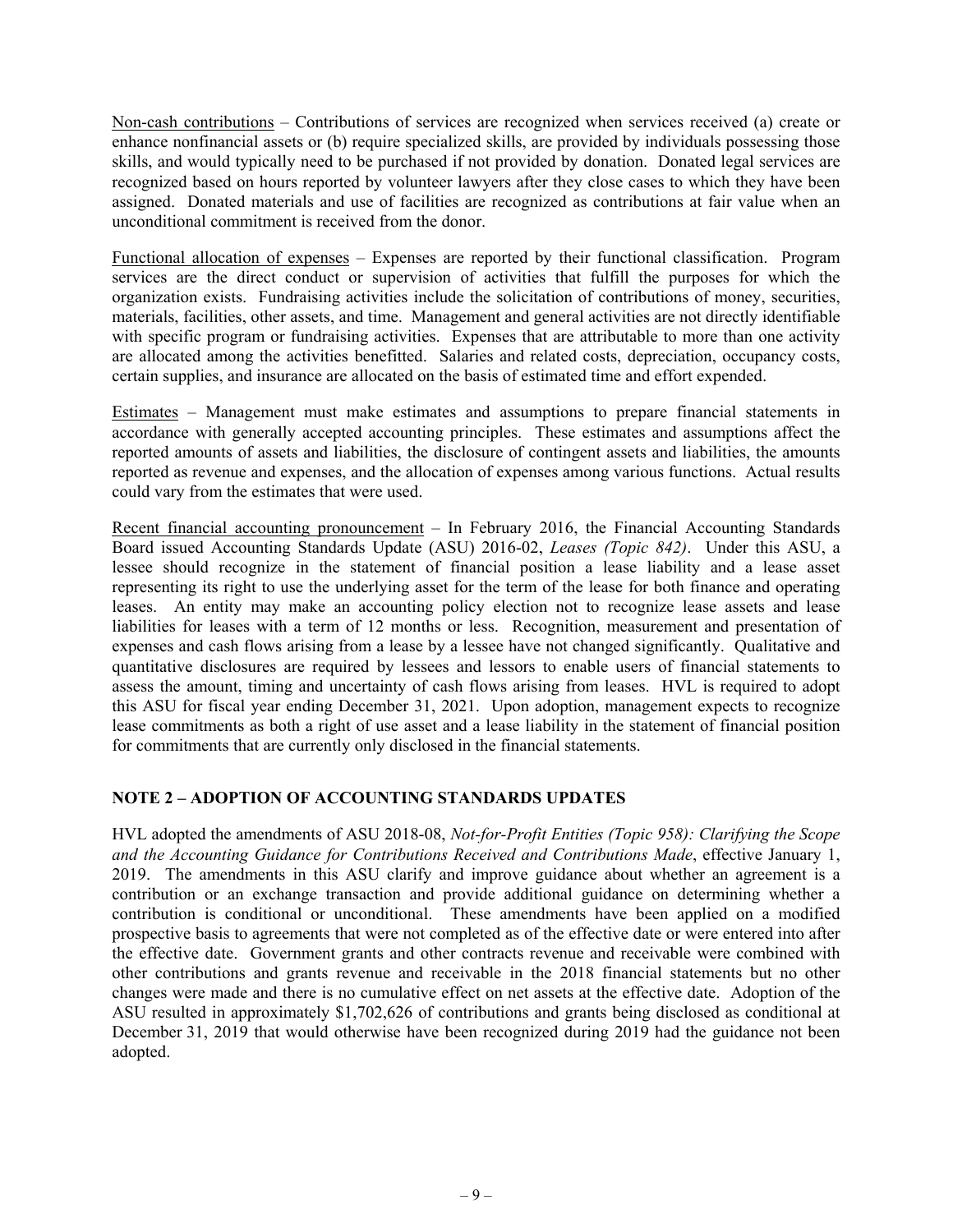### **NOTE 3 – LIQUIDITY AND AVAILABILITY OF RESOURCES**

Financial assets available for general expenditure within one year of December 31 comprise the following:

|                                                                                                | 2019         | 2018            |
|------------------------------------------------------------------------------------------------|--------------|-----------------|
| Financial assets:<br>Cash                                                                      | S<br>952,165 | 960,410<br>S.   |
| Contributions and grants receivable                                                            | 1,253,900    | 1,030,867       |
| Total financial assets                                                                         | 2,206,065    | 1,991,277       |
| Less donor-restricted assets subject to satisfaction of restriction<br>and the passage of time | (91,806)     | (172,078)       |
| Total financial assets available for general expenditure                                       | 2.114.259    | <u>819,199,</u> |

For purposes of analyzing resources available to meet general expenditures over a 12-month period, HVL considers all expenditures related to its ongoing activities to assist indigent individuals with obtaining needed legal assistance, as well as the conduct of services undertaken to support those activities, to be general expenditures.

HVL regularly monitors liquidity required to meet its operating needs and other contractual commitments. HVL's sources of liquidity include cash and receivables. HVL is substantially supported by contributions and grants and anticipates collecting sufficient revenue to cover general expenditures not covered by donor-restricted resources.

## **NOTE 4 – PROPERTY**

Property consists of the following:

|                                                     | 2019                    | 2018                     |
|-----------------------------------------------------|-------------------------|--------------------------|
| Leasehold improvements<br>Furniture and equipment   | 517,106<br>S<br>264,639 | 514,831<br>S.<br>252,968 |
| Total property, at cost<br>Accumulated depreciation | 781,745<br>(400, 164)   | 767,799<br>(313,607)     |
| Property, net                                       | <u>381,581</u>          | 454,192                  |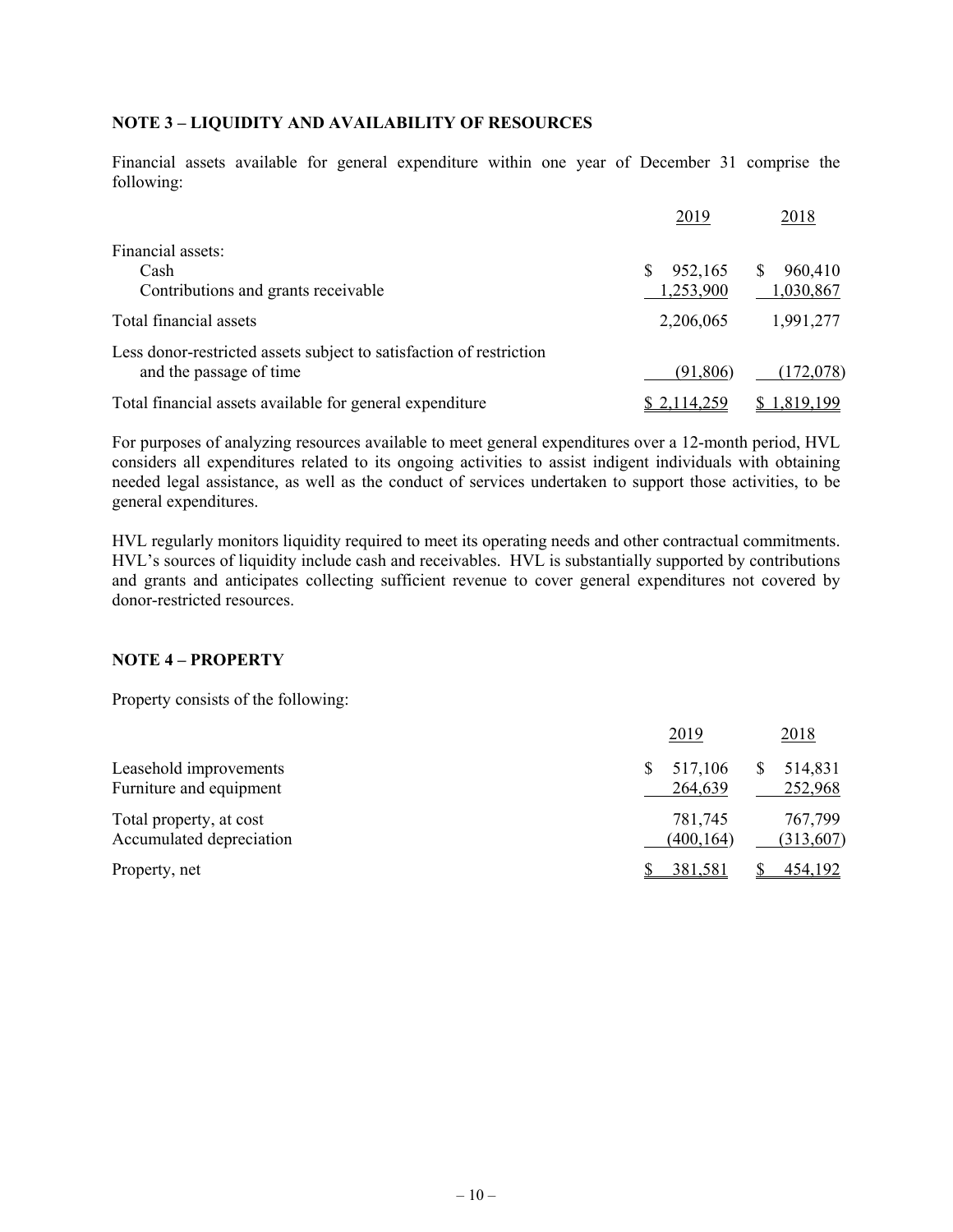### **NOTE 5 – NET ASSETS WITH DONOR RESTRICTIONS**

Net assets with donor restrictions are restricted as follows:

|                                                    | 2019          | 2018         |
|----------------------------------------------------|---------------|--------------|
| Subject to expenditure for specified purpose:      |               |              |
| <b>Vets Services</b>                               | \$<br>150,000 |              |
| Program salaries                                   | 55,627        | \$<br>61,845 |
| Legal services                                     | 33,340        | 670,514      |
| Hurricane Harvey relief                            | 24,639        | 345,731      |
| <b>Translation services</b>                        | 18,006        | 22,078       |
| Total subject to expenditure for specified purpose | 281,612       | 1,100,168    |
| Subject to passage of time:                        |               |              |
| Use in future years                                | 1,050,000     | 225,000      |
| Total net assets with donor restrictions           | .331.612      | 1,325,168    |

## **NOTE 6 – DONATED LEGAL SERVICES**

Donated legal services consist of approximately 13,350 and 19,840 hours of legal services valued at \$260 per hour in 2019 and 2018, respectively.

## **NOTE 7 – CONTRIBUTIONS AND GRANTS**

HVL recognized contributions and grants from the following sources:

|                                                                      | 2019         |    | 2018        |
|----------------------------------------------------------------------|--------------|----|-------------|
| <b>Houston Bar Foundation</b>                                        | \$2,000,000  | S. | 975,000     |
| Texas Access to Justice Foundation                                   | 229,834      |    | 966,230     |
| Legal Services Corporation (under contract with Lone Star Legal Aid) | 190,000      |    | 190,000     |
| Hurricane Harvey Relief Fund of Greater Houston Community Foundation |              |    | 700,000     |
| Other                                                                | 1,144,487    |    | 1,258,163   |
| Total contributions                                                  | \$ 3,564,321 |    | \$4,089,393 |

At December 31, 2019, HVL has conditional contributions and grants awards of approximately \$2,150,000 that will be recognized as revenue when the services are provided and qualifying expenses are incurred.

Grants from federal and state funding sources require fulfillment of certain conditions as set forth in the grant contracts and are subject to review and audit by the awarding agencies. Such reviews and audits could result in the discovery of unallowable activities and unallowable costs. Consequently, any of the funding sources may, at their discretion, request reimbursement for expenses or return of funds as a result of noncompliance by HVL with the terms of the contracts. Management believes such disallowances, if any, would not be material to HVL's financial position or changes in net assets.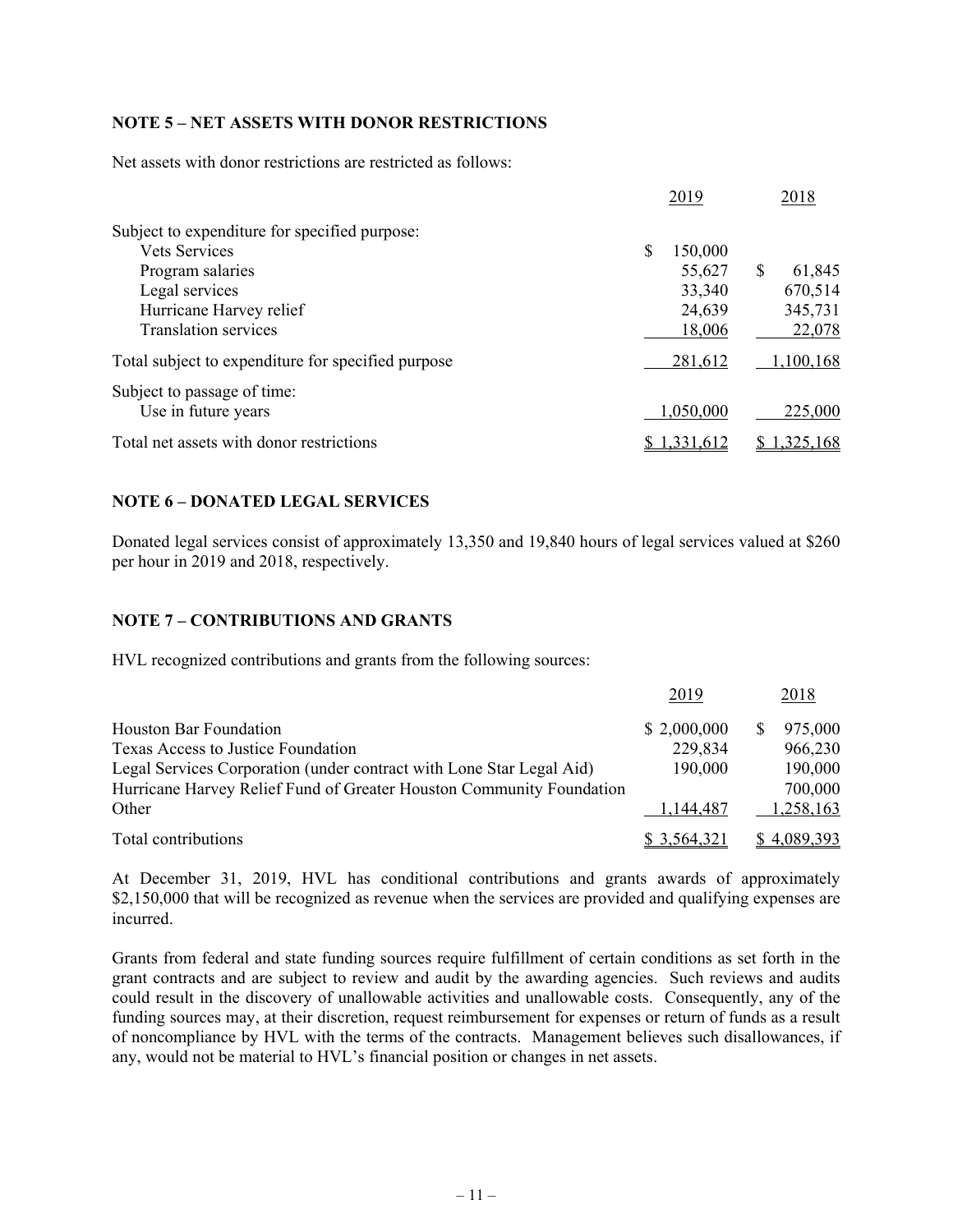## **NOTE 8 – DEFINED CONTRIBUTION PLAN**

HVL sponsors a defined contribution plan for all employees over the age of 18 who have completed one year of service. HVL provides a 50% match of employee contributions up to 6% of salary. Contributions to this plan were approximately \$53,400 in 2019 and \$52,000 in 2018.

#### **NOTE 9 – LEASES**

HVL leases office space and certain office equipment under non-cancellable operating leases. Future minimum lease payments are due as follows:

| 2020       | \$<br>157,650 |
|------------|---------------|
| 2021       | 157,650       |
| 2022       | 157,650       |
| 2023       | 157,650       |
| 2024       | 151,953       |
| Thereafter | 27,841        |
| Total      | 810,394       |

In 2014, HVL entered into a 132-month lease for its office space. Under the terms of the agreement, lease payments commenced six months after HVL began to occupy the space. The deferred lease expense was accrued and is being amortized over the life of the lease. In addition to base rent, HVL also is assessed a portion of lessor building operating costs which vary from year to year. Lease expense includes required building operating costs and in 2019 and 2018 was approximately \$338,000 and \$324,000, respectively.

### **NOTE 10 – SUBSEQUENT EVENTS**

On March 11, 2020, the Director-General of the World Health Organization declared a pandemic related to the global outbreak of the new coronavirus COVID-19 and on March 13, 2020, a national emergency was declared in the United States.

The extent of the impact of COVID-19 on HVL's operational and financial performance will depend on developments such as the duration and spread of the outbreak, impact on those served, donors, employees, and vendors all of which are uncertain and cannot be predicted. Therefore, while HVL expects this matter to negatively impact its operating results and financial position, the financial impact cannot be reasonably estimated at this time.

Management has evaluated subsequent events through May 15, 2020, which is the date that the financial statements were available for issuance. As a result of this evaluation, no other events were identified that are required to be disclosed or would have a material impact on reported net assets or changes in net assets.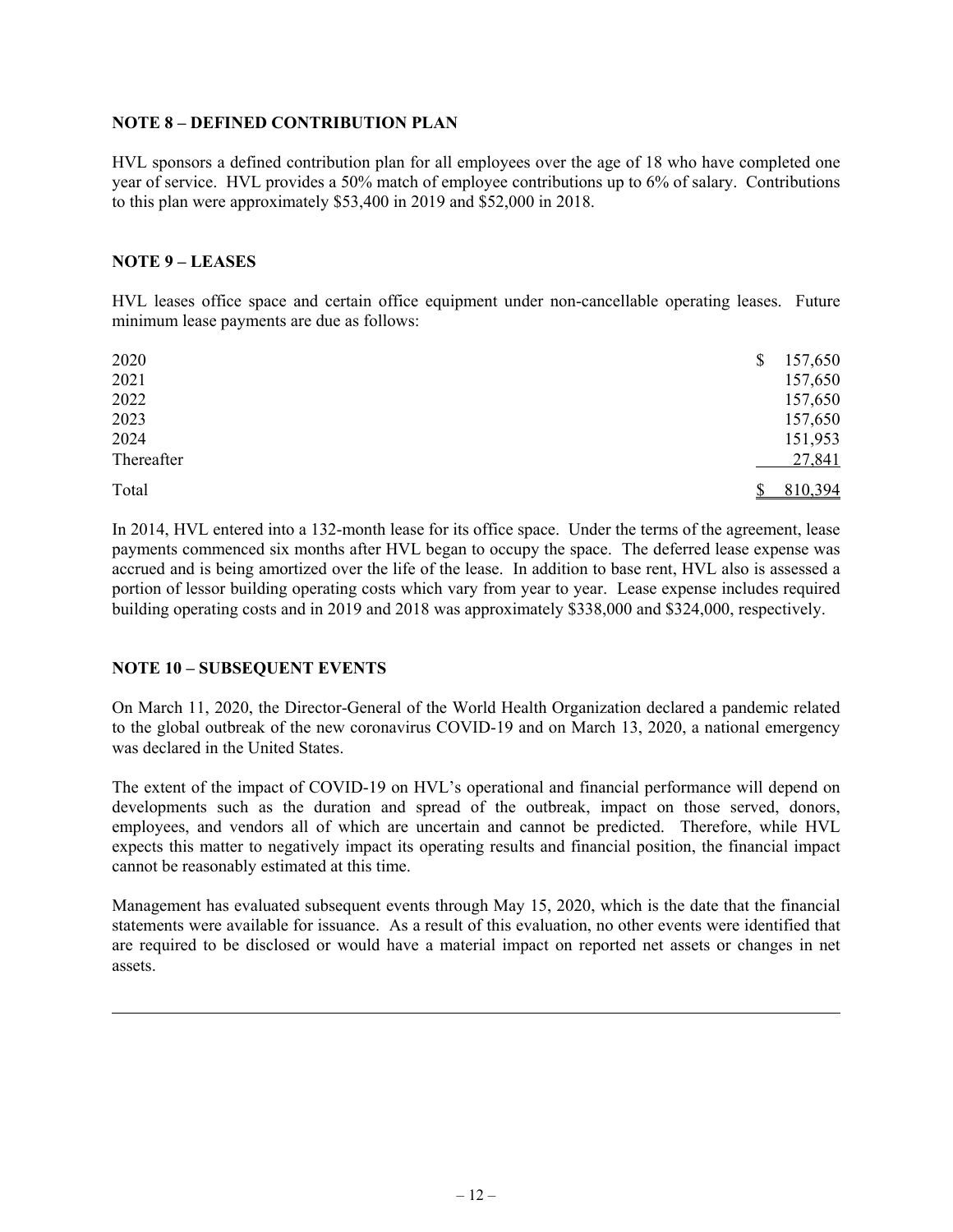Supplemental Schedule of Texas Access to Justice Foundation – Basic Civil Legal Services Grant Revenue and Expenses for the grant period ended December 31, 2019 – Grant ID #10083344

|                                 | <b>BUDGET</b><br>$9/1/19 - 8/31/21$ | <b>ACTUAL</b><br>9/1/19-12/31/19 | <b>DIFFERENCE</b> |
|---------------------------------|-------------------------------------|----------------------------------|-------------------|
| Contributions and grant revenue | \$1,932,460                         | \$<br>229,834                    | \$1,702,626       |
| Expenses:                       |                                     |                                  |                   |
| Salaries and benefits           | 1,629,562                           | 187,079                          | 1,442,483         |
| Space                           | 132,498                             | 23,632                           | 108,866           |
| Contractual services            | 64,500                              | 9,729                            | 54,771            |
| Supplies                        | 45,250                              | 4,011                            | 41,239            |
| Audit                           | 26,000                              | 545                              | 25,455            |
| Travel                          | 10,000                              | 1,532                            | 8,468             |
| Equipment rental                | 7,000                               | 1,338                            | 5,662             |
| Telephone                       | 2,000                               | 274                              | 1,726             |
| Other expenses                  | 15,650                              | 1,694                            | 13,956            |
| Total expenses                  | 1,932,460                           | 229,834                          | 1,702,626         |
| Net gain                        |                                     |                                  |                   |

Note: Grants received from TAJF are conditioned upon HVL incurring qualifying grant expenses while performing allowable activities. Effective December 1, 2019, contributions and grant revenue is recognized as with donor restrictions and is simultaneously released from donor restrictions as qualifying expenses are incurred. Expenses are recognized in the period incurred and include only those expenses funded by the grant during the period September 1, 2019 through December 31, 2019.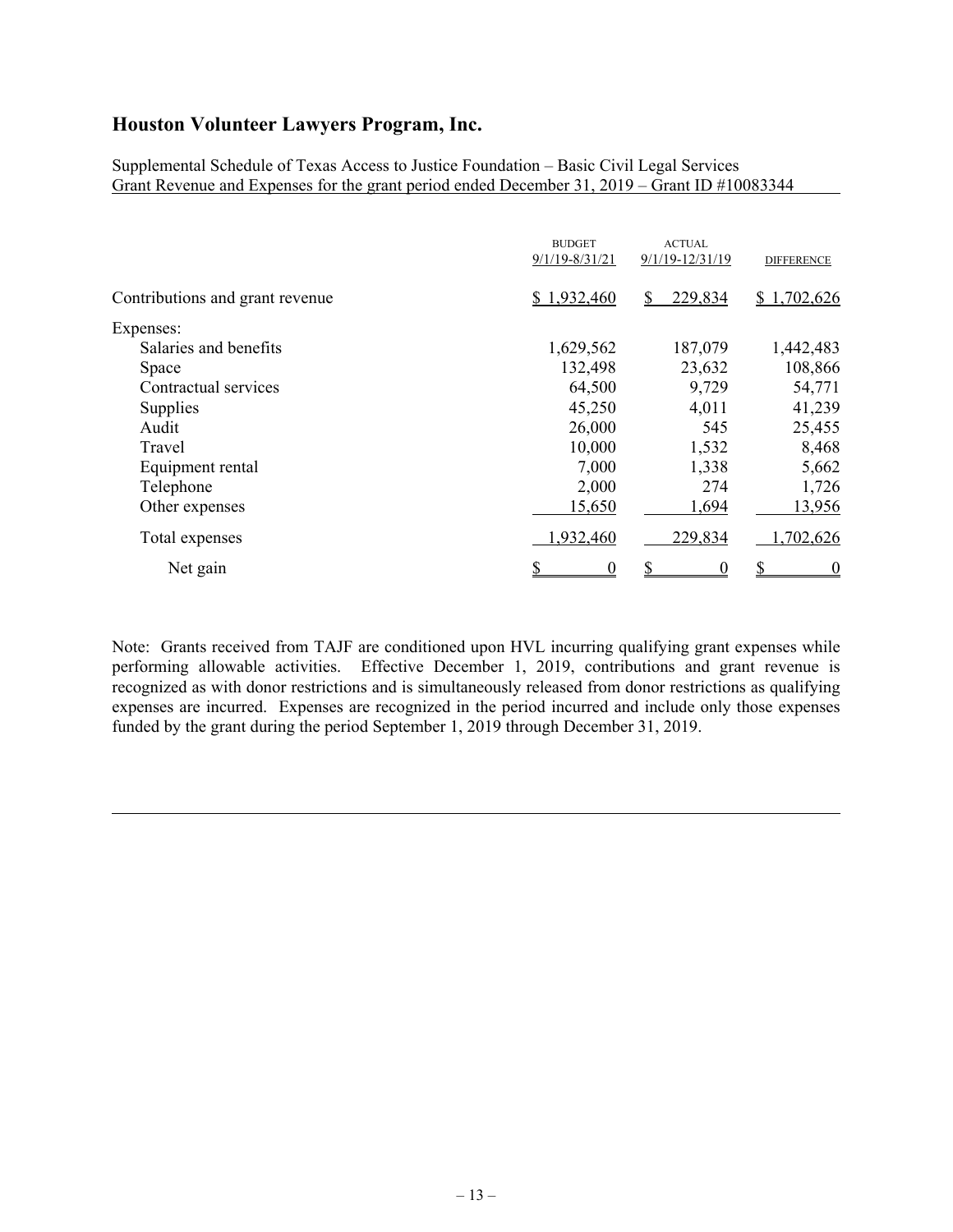Supplemental Schedule of Texas Access to Justice Foundation – Basic Civil Legal Services Grant Revenue and Expenses for the grant period ended August 31, 2019 – Grant ID #10077088 and #10077088-VW

|                                 | <b>BUDGET</b><br>$9/1/18 - 8/31/19$ | <b>ACTUAL</b><br>$9/1/18 - 8/31/19$ | <b>DIFFERENCE</b> |
|---------------------------------|-------------------------------------|-------------------------------------|-------------------|
| Contributions and grant revenue | 987,796                             | \$<br>987,796                       | \$<br>$\theta$    |
| Expenses:                       |                                     |                                     |                   |
| Salaries and benefits           | 813,309                             | 813,309                             |                   |
| Space                           | 87,172                              | 87,172                              |                   |
| Contractual services            | 41,640                              | 41,640                              |                   |
| Supplies                        | 14,743                              | 14,743                              |                   |
| Audit                           | 12,310                              | 12,458                              | (148)             |
| Travel                          | 8,309                               | 8,316                               | (7)               |
| Equipment rental                | 2,071                               | 2,071                               |                   |
| Telephone                       | 714                                 | 714                                 |                   |
| Other expenses                  | 7,528                               | 7,373                               | 155               |
| Total expenses                  | 987,796                             | 987,796                             | $\theta$          |
| Net gain                        |                                     |                                     |                   |
|                                 |                                     |                                     |                   |

Note: Prior to December 1, 2019, grants received from TAJF were treated as unconditional and were recognized in full in the year the commitment was received. Donor-restricted contribution revenue for this grant award was recognized in 2018. Texas Access to Justice Foundation approved a carryover of approximately \$21,500 from the September 1, 2017 through August 31, 2018 grant period. Therefore, the original budget has been increased to report this carryover in the September 1, 2018 through August 31, 2019 grant period. Expenses are recognized in the period incurred and include only those expenses funded by the grant during the period September 1, 2018 through August 31, 2019.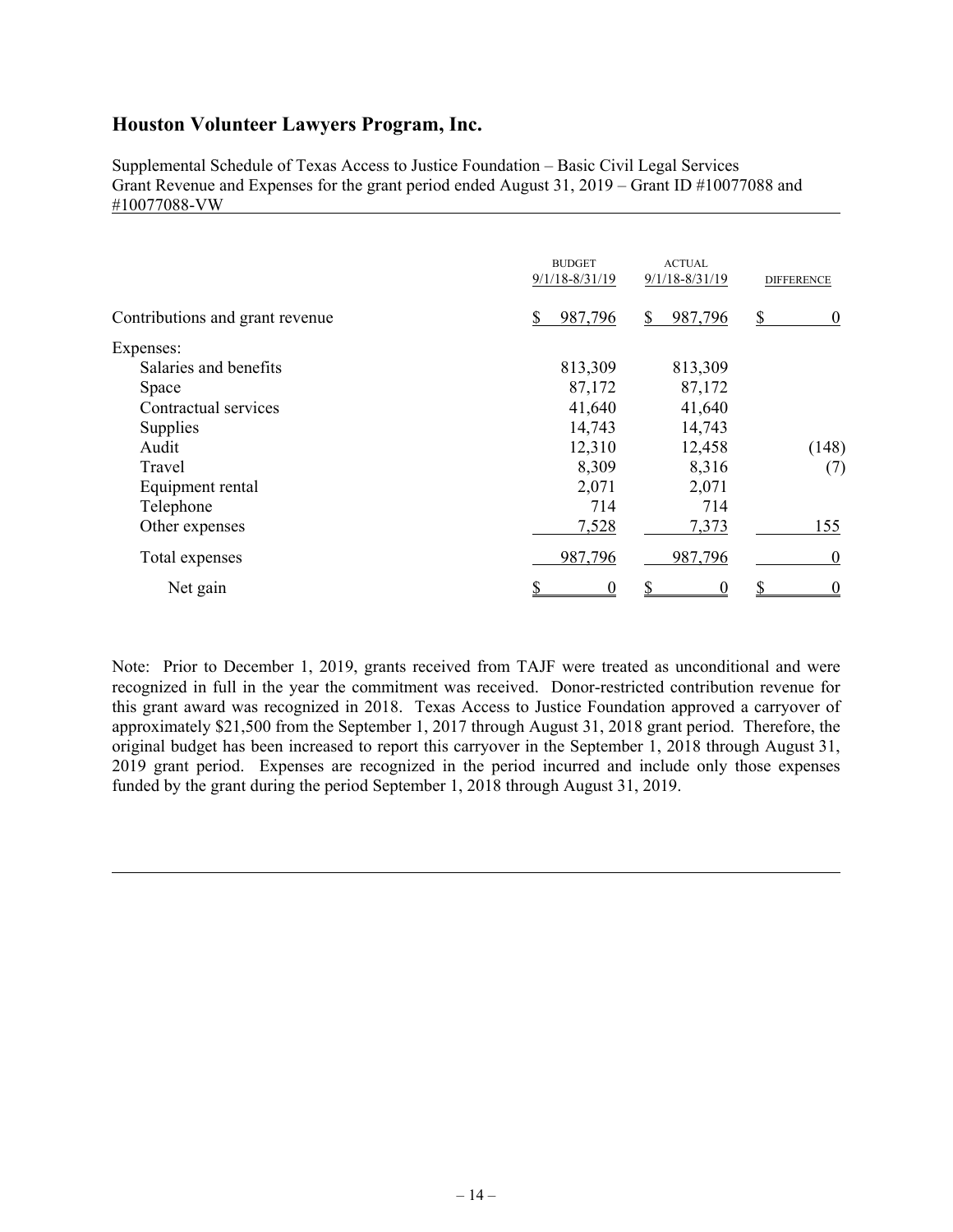Supplemental Schedule of Legal Services Corporation – Private Attorney Involvement Expenses for the year ended December 31, 2019

| Salaries and related expenses<br>Rent<br>Professional fees<br>Audit<br>Supplies<br>Other | \$<br>153,022<br>20,284<br>5,695<br>2,768<br>870<br>7,361 |
|------------------------------------------------------------------------------------------|-----------------------------------------------------------|
| Total expenses                                                                           | 190,000                                                   |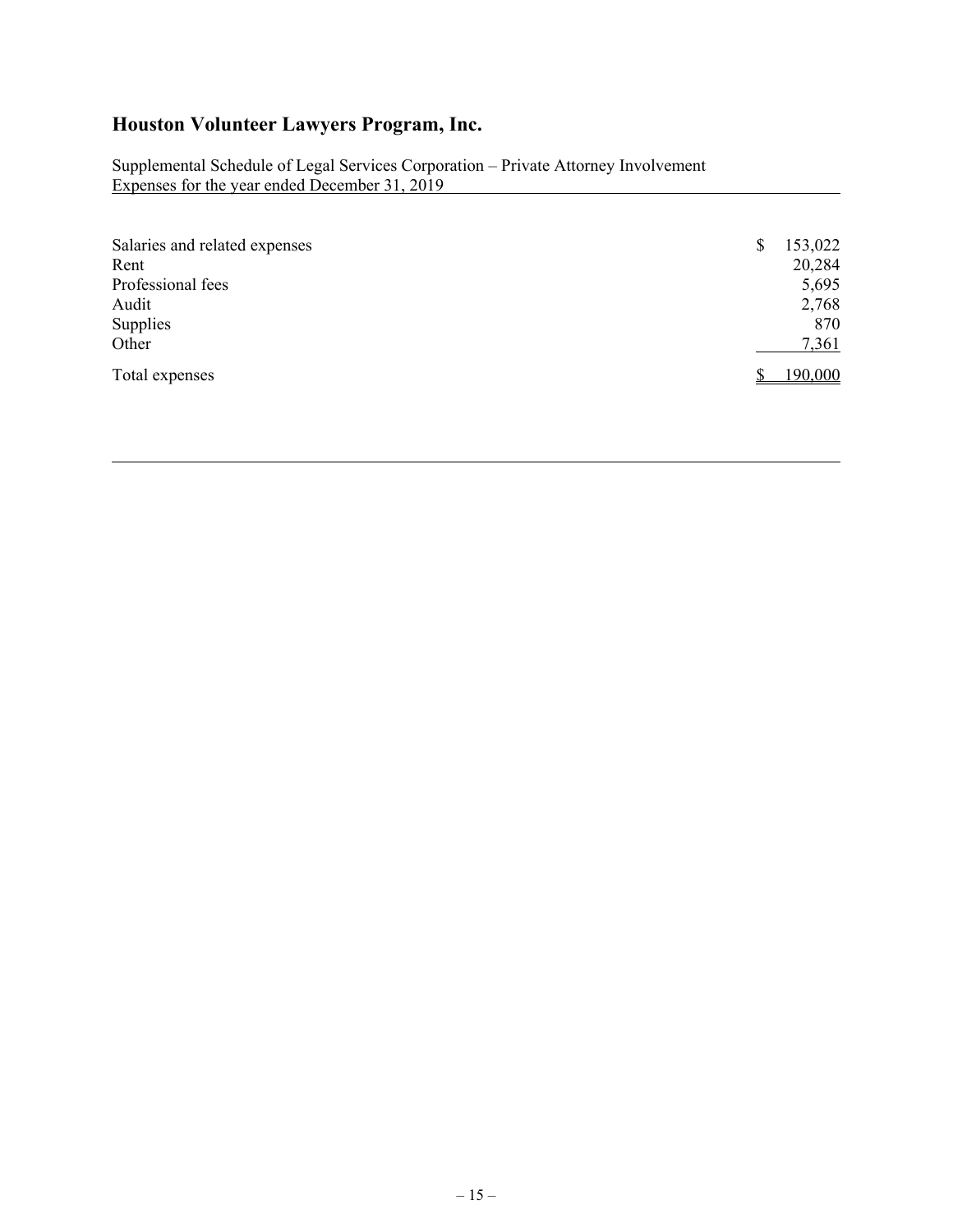

### **Independent Auditors' Report on Internal Control Over Financial Reporting and on Compliance and Other Matters Based on an Audit of Financial Statements Performed in Accordance With** *Government Auditing Standards*

To the Board of Directors of Houston Volunteer Lawyers Program, Inc.:

We have audited, in accordance with the auditing standards generally accepted in the United States of America and the standards applicable to financial audits contained in *Government Auditing Standards* issued by the Comptroller General of the United States, the financial statements of Houston Volunteer Lawyers Program, Inc. (HVL), which comprise the statement of financial position as of December 31, 2019 and the related statements of activities, of functional expenses, and of cash flows for the year then ended, and the related notes to the financial statements, and have issued our report thereon dated May 15, 2020.

#### *Internal Control Over Financial Reporting*

In planning and performing our audit of the financial statements, we considered HVL's internal control over financial reporting (internal control) to determine the audit procedures that are appropriate in the circumstances for the purpose of expressing our opinion on the financial statements, but not for the purpose of expressing an opinion on the effectiveness of HVL's internal control. Accordingly, we do not express an opinion on the effectiveness of HVL's internal control.

A *deficiency in internal control* exists when the design or operation of a control does not allow management or employees, in the normal course of performing their assigned functions, to prevent, or detect and correct, misstatements on a timely basis. A *material weakness* is a deficiency, or a combination of deficiencies, in internal control such that there is a reasonable possibility that a material misstatement of the entity's financial statements will not be prevented, or detected and corrected on a timely basis. A *significant deficiency* is a deficiency, or a combination of deficiencies, in internal control that is less severe than a material weakness, yet important enough to merit attention by those charged with governance.

Our consideration of internal control was for the limited purpose described in the first paragraph of this section and was not designed to identify all deficiencies in internal control that might be material weaknesses or significant deficiencies. Given these limitations, during our audit we did not identify any deficiencies in internal control that we consider to be material weaknesses. However, material weaknesses may exist that have not been identified.

#### *Compliance and Other Matters*

As part of obtaining reasonable assurance about whether HVL's financial statements are free from material misstatement, we performed tests of its compliance with certain provisions of laws, regulations, contracts, and grant agreements, noncompliance with which could have a direct and material effect on the determination of financial statement amounts. However, providing an opinion on compliance with those provisions was not an objective of our audit, and accordingly, we do not express such an opinion. The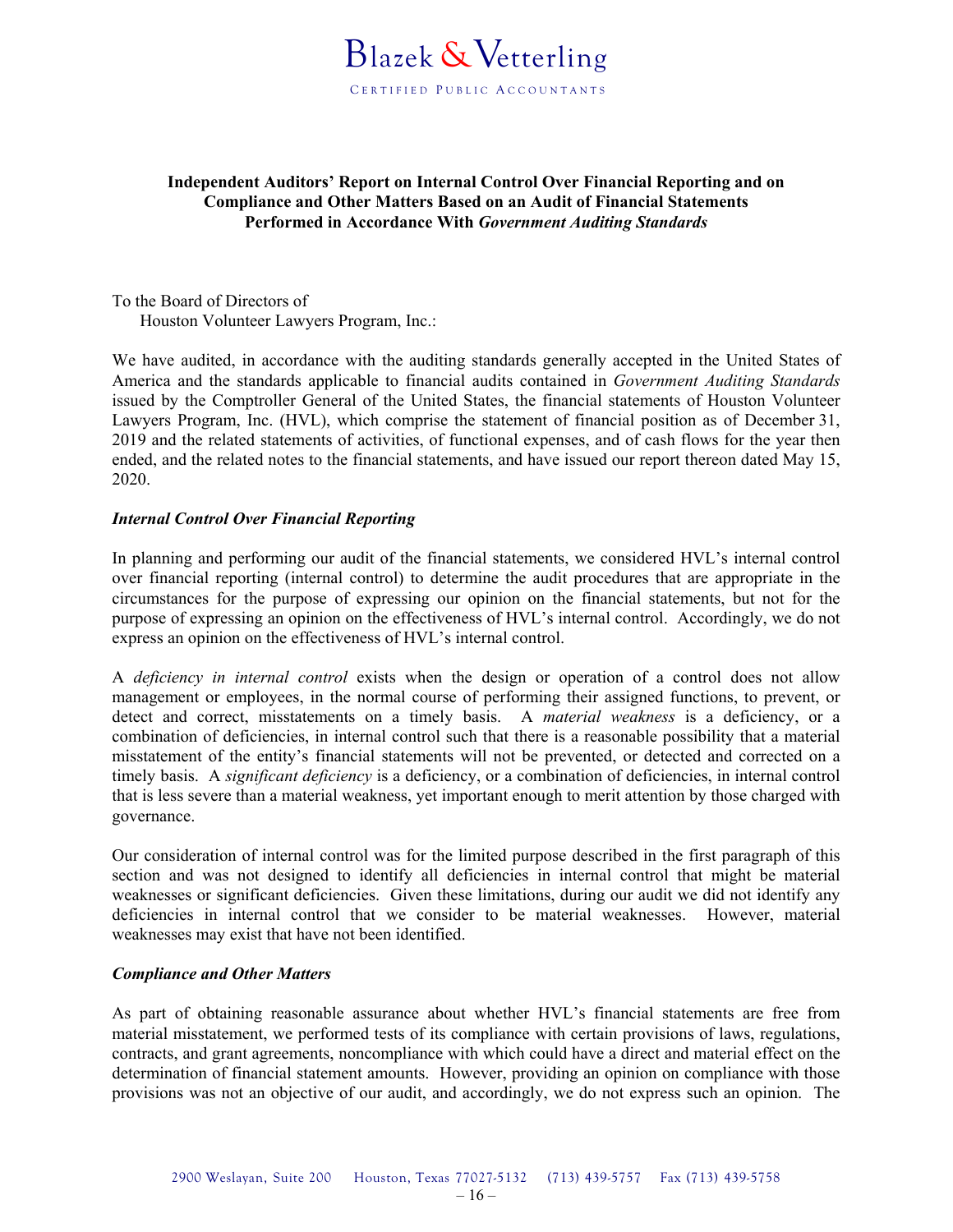results of our tests disclosed no instances of noncompliance or other matters that are required to be reported under *Government Auditing Standards*.

#### *Purpose of this Report*

The purpose of this report is solely to describe the scope of our testing of internal control and compliance and the results of that testing, and not to provide an opinion on the effectiveness of the entity's internal control or on compliance. This report is an integral part of an audit performed in accordance with *Government Auditing Standards* in considering the entity's internal control and compliance. Accordingly, this communication is not suitable for any other purpose.

Blazek & Vetterling

May 15, 2020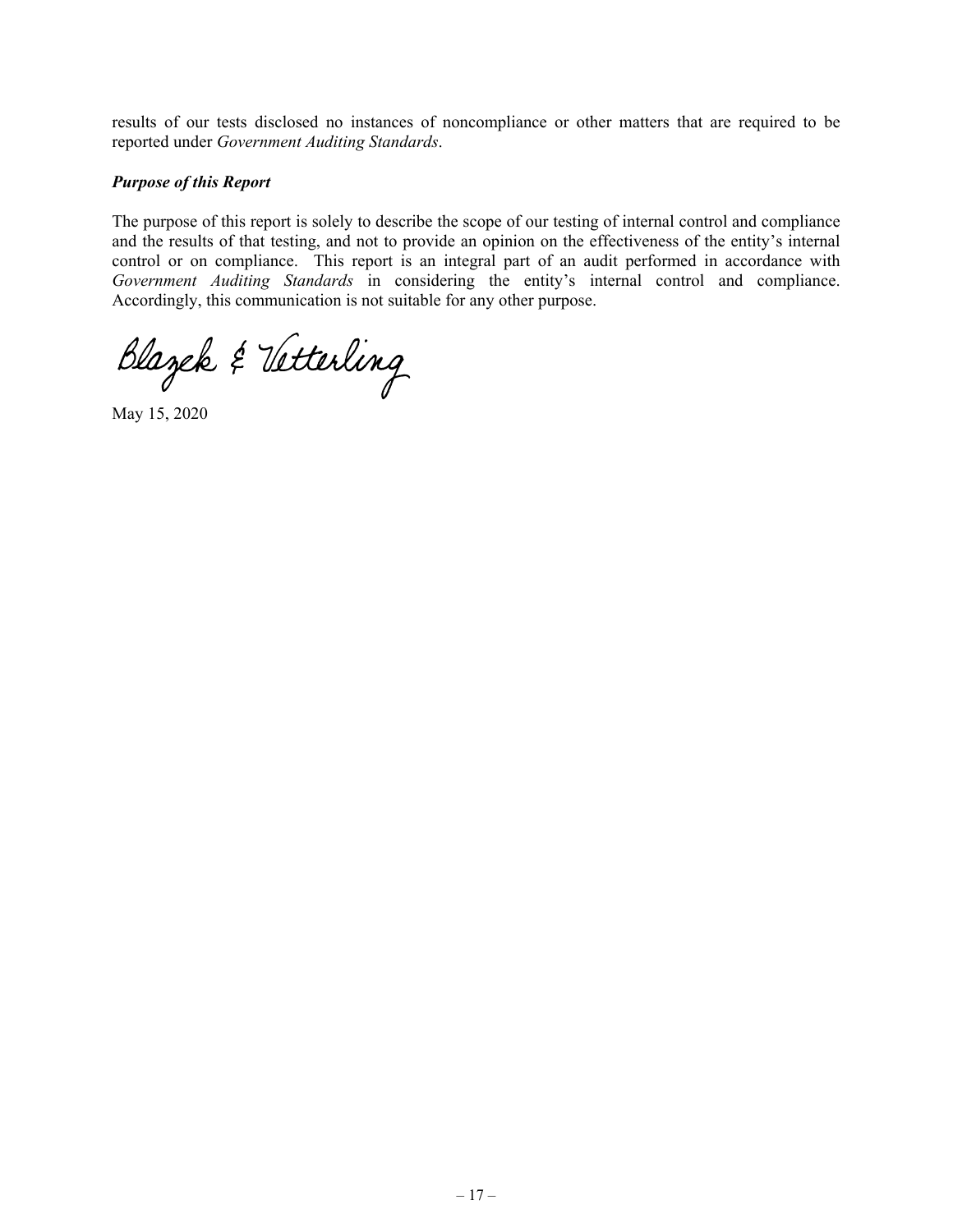

## **Independent Auditors' Report on Compliance with the** *Basic Civil Legal Services (BCLS) Program Compliance Supplement* **and on Internal Control Over Compliance**

To the Board of Directors of Houston Volunteer Lawyers Program, Inc.:

#### **Report on Compliance for the BCLS Program**

We have audited Houston Volunteer Lawyers Program, Inc.'s (HVL) compliance with the types of compliance requirements described in the *BCLS Compliance Supplement* that could have a direct and material effect on HVL's BCLS Program for the year ended December 31, 2019.

#### *Management's Responsibility*

Management is responsible for compliance with the requirements of state statutes, regulations, contracts, and the terms and conditions of its BCLS Program.

#### *Auditors' Responsibility*

Our responsibility is to express an opinion on HVL's compliance with the *BCLS Compliance Supplement*. We conducted our audit of compliance in accordance with auditing standards generally accepted in the United States of America; the standards applicable to financial audits contained in *Government Auditing Standards*, issued by the Comptroller General of the United States; and the suggested auditing procedures included in the *BCLS Compliance Supplement*. Those standards and the *BCLS Compliance Supplement* require that we plan and perform the audit to obtain reasonable assurance about whether noncompliance with the types of compliance requirements referred to above that could have a direct and material effect on the BCLS Program occurred. An audit includes examining, on a test basis, evidence about HVL's compliance with those requirements and performing such other procedures as we considered necessary in the circumstances.

We believe that our audit provides a reasonable basis for our opinion on compliance for HVL's BCLS Program. However, our audit does not provide a legal determination of HVL's compliance.

#### *Unqualified Opinion on the BCLS Program*

In our opinion, HVL complied, in all material respects, with the types of compliance requirements referred to above that could have a direct and material effect on the BCLS Program for the year ended December 31, 2019.

#### **Report on Internal Control Over Compliance**

Management of HVL is responsible for establishing and maintaining effective internal control over compliance with the types of compliance requirements referred to above. In planning and performing our audit of compliance, we considered HVL's internal control over compliance with the types of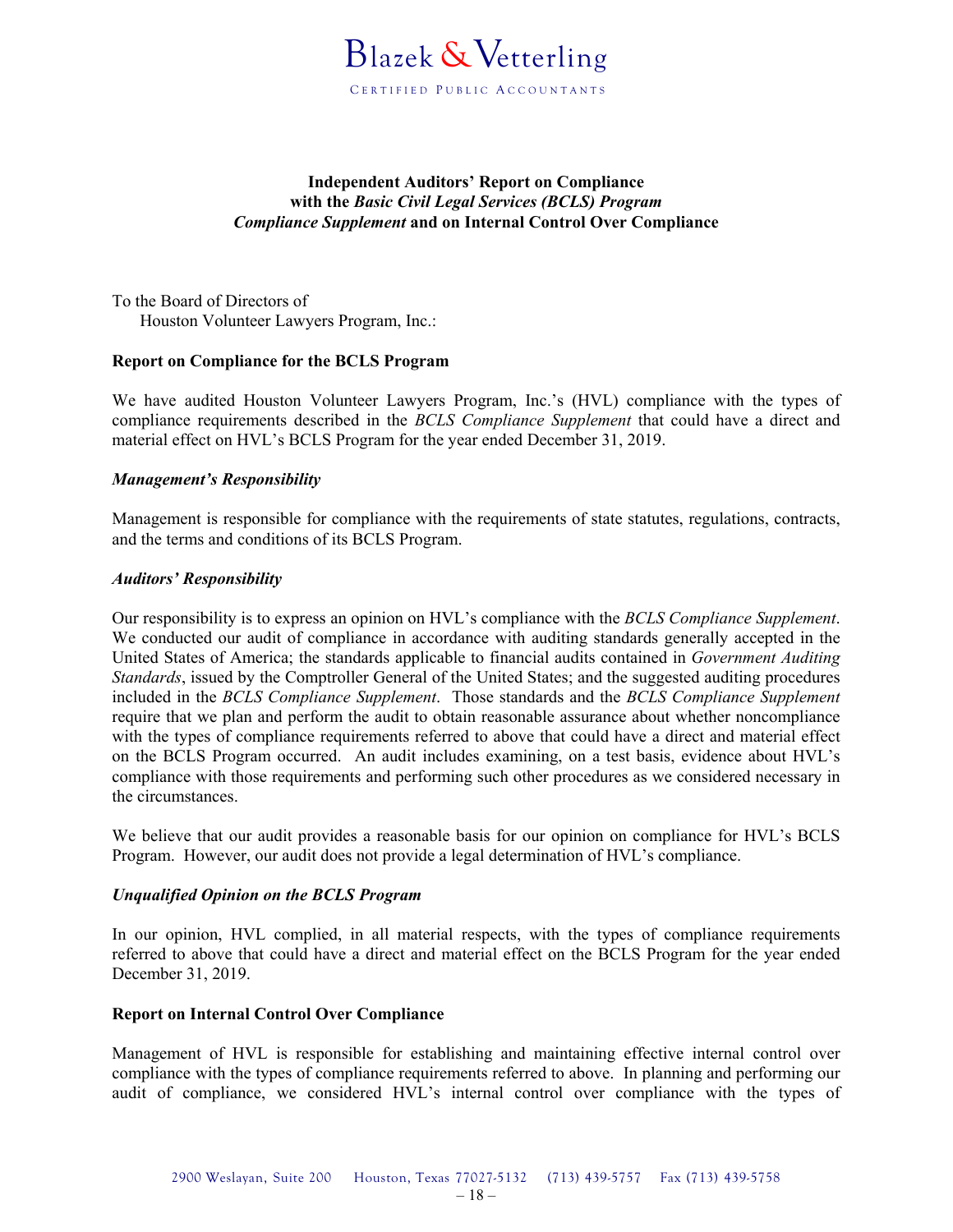requirements that could have a direct and material effect on its BCLS Program to determine the auditing procedures that are appropriate in the circumstances for the purpose of expressing an opinion on compliance for that program and to test and report on internal control over compliance in accordance with the *BCLS Compliance Supplement*, but not for the purpose of expressing an opinion on the effectiveness of internal control over compliance. Accordingly, we do not express an opinion on the effectiveness of HVL's internal control over compliance.

A *deficiency in internal control over compliance* exists when the design or operation of a control over compliance does not allow management or employees, in the normal course of performing their assigned functions, to prevent, or detect and correct, noncompliance with a type of compliance requirement of the BCLS Program on a timely basis. A *material weakness in internal control over compliance* is a deficiency, or a combination of deficiencies, in internal control over compliance, such that there is a reasonable possibility that material noncompliance with a type of compliance requirement of the BCLS Program will not be prevented, or detected and corrected, on a timely basis. A *significant deficiency in internal control over compliance* is a deficiency, or a combination of deficiencies, in internal control over compliance with a type of compliance requirement of the BCLS Program that is less severe than a material weakness in internal control over compliance, yet important enough to merit attention by those charged with governance.

Our consideration of internal control over compliance was for the limited purpose described in the first paragraph of this section and was not designed to identify all deficiencies in internal control over compliance that might be material weaknesses or significant deficiencies. We did not identify any deficiencies in internal control over compliance that we consider to be material weaknesses. However, material weaknesses may exist that have not been identified.

The purpose of this report on internal control over compliance is solely to describe the scope of our testing of internal control over compliance and the results of that testing based on the requirements of the *BCLS Compliance Supplement*. Accordingly, this report is not suitable for any other purpose.

Blazek & Vetterling

May 15, 2020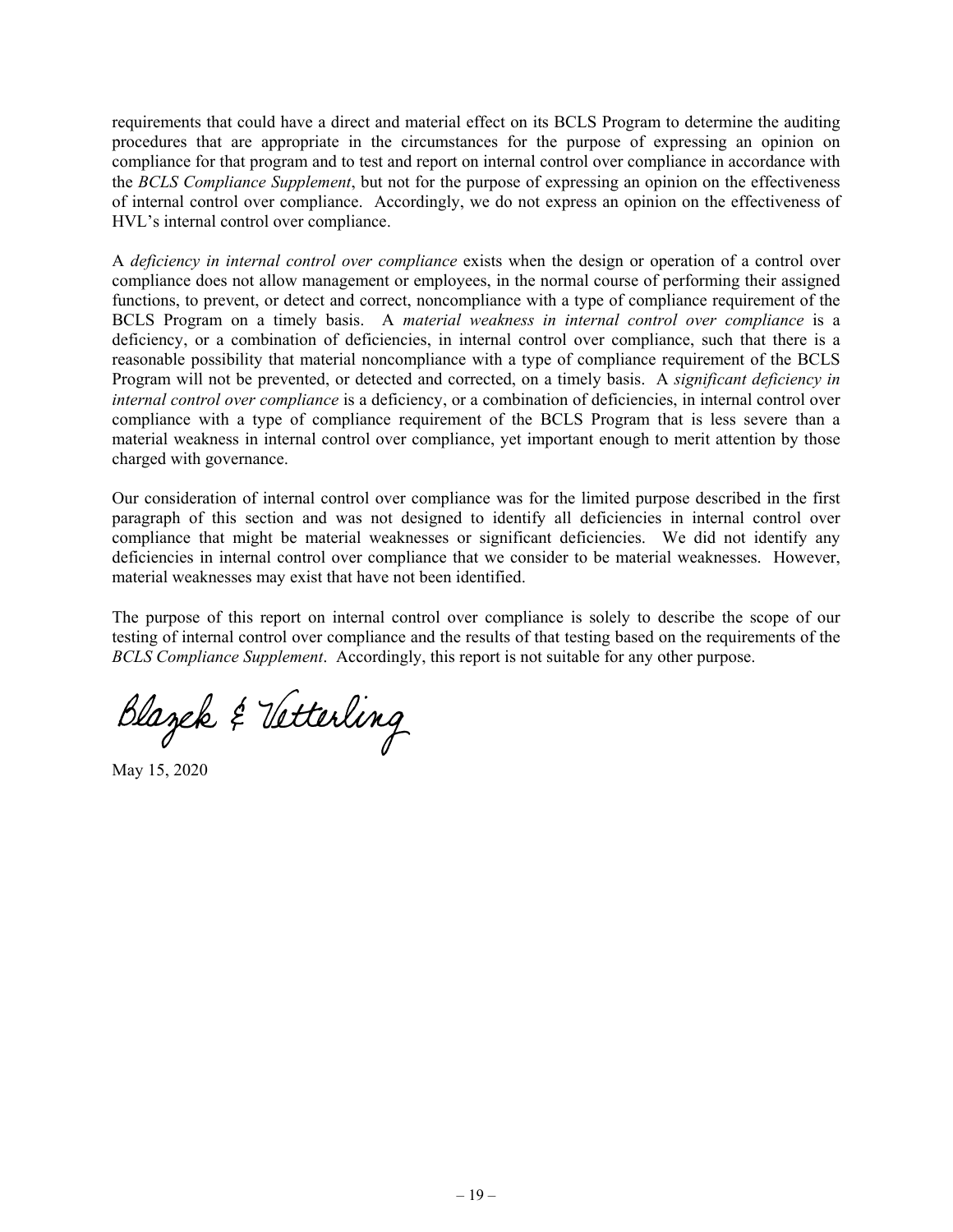

### **Independent Auditors' Report on Compliance with the** *Legal Services Corporation (LSC) Compliance Supplement for Audits of LSC Recipients* **and on Internal Control Over Compliance**

To the Board of Directors of Houston Volunteer Lawyers Program, Inc.:

#### **Report on Compliance for the PAI Program**

We have audited Houston Volunteer Lawyers Program, Inc.'s (HVL) compliance with the types of compliance requirements described in the *Legal Services Corporation Compliance Supplement for Audits of LSC Recipients* that could have a direct and material effect on HVL's Private Attorney Involvement (PAI) Program for the year ended December 31, 2019.

#### *Management's Responsibility*

Management is responsible for compliance with the requirements of federal statutes, regulations, contracts, and the terms and conditions of its PAI Program.

#### *Auditors' Responsibility*

Our responsibility is to express an opinion on HVL's compliance with the *Legal Services Corporation Compliance Supplement for Audits of LSC Recipients*. We conducted our audit of compliance in accordance with auditing standards generally accepted in the United States of America; the standards applicable to financial audits contained in *Government Auditing Standards*, issued by the Comptroller General of the United States; and the suggested auditing procedures included in the *Legal Services Corporation Compliance Supplement for Audits of LSC Recipients*. Those standards and the *Legal Services Corporation Compliance Supplement for Audits of LSC Recipients* require that we plan and perform the audit to obtain reasonable assurance about whether noncompliance with the types of compliance requirements referred to above that could have a direct and material effect on the PAI Program occurred. An audit includes examining, on a test basis, evidence about HVL's compliance with those requirements and performing such other procedures as we considered necessary in the circumstances.

We believe that our audit provides a reasonable basis for our opinion on compliance for HVL's PAI Program. However, our audit does not provide a legal determination of HVL's compliance.

#### *Unqualified Opinion on the PAI Program*

In our opinion, HVL complied, in all material respects, with the types of compliance requirements referred to above that could have a direct and material effect on the PAI Program for the year ended December 31, 2019.